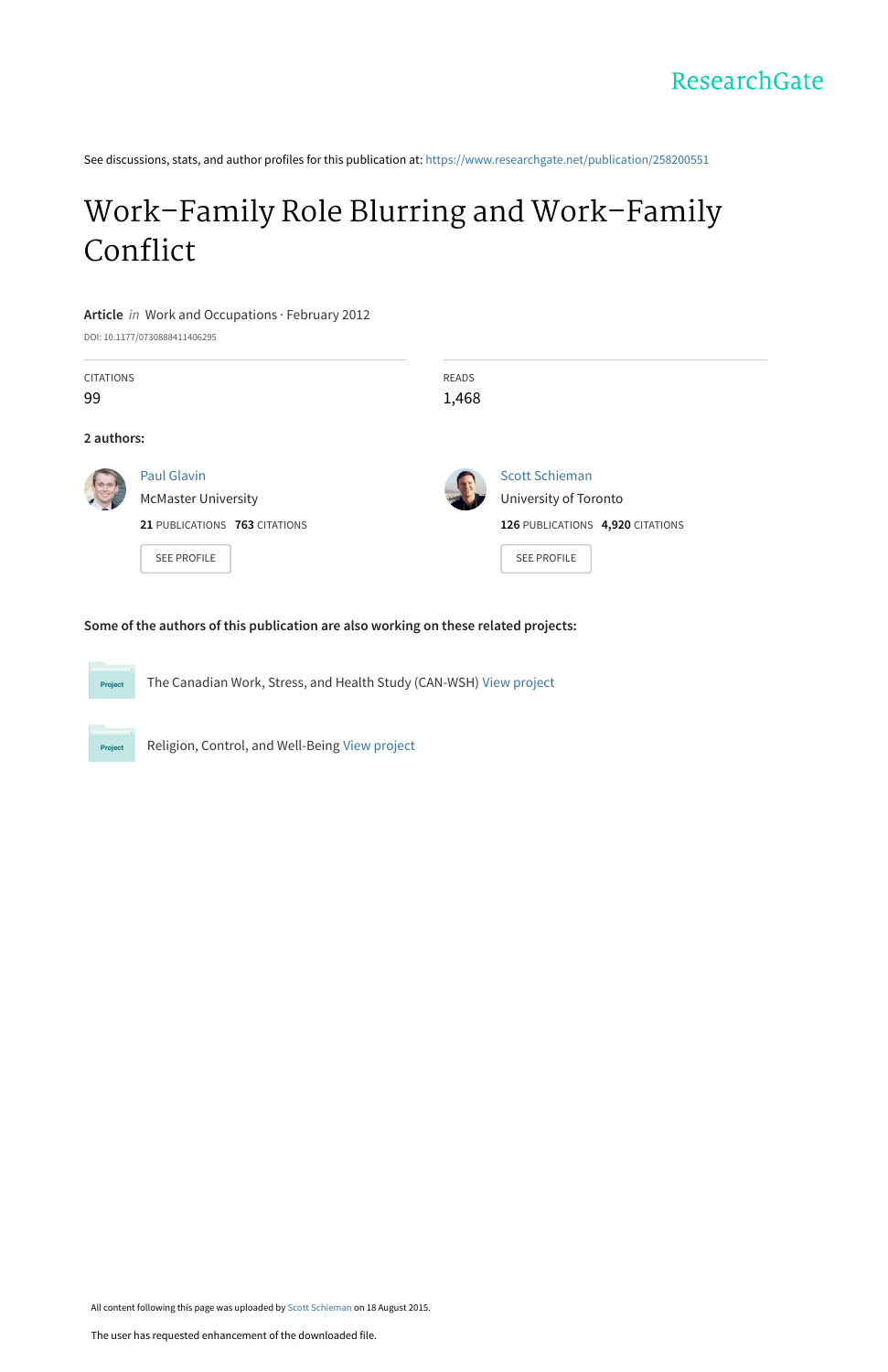# Work and Occupations<br><http://wox.sagepub.com/>

**Moderating Influence of Job Resources and Job Demands Work**−**Family Role Blurring and Work**−**Family Conflict: The**

DOI: 10.1177/0730888411406295 Work and Occupations 2012 39: 71 originally published online 18 May 2011 Paul Glavin and Scott Schieman

> <http://wox.sagepub.com/content/39/1/71> The online version of this article can be found at:

> > Published by: **SSAGE**

<http://www.sagepublications.com>

**Additional services and information for Work and Occupations can be found at:**

**Email Alerts:** <http://wox.sagepub.com/cgi/alerts>

**Subscriptions:** <http://wox.sagepub.com/subscriptions>

**Reprints:** <http://www.sagepub.com/journalsReprints.nav>

**Permissions:** <http://www.sagepub.com/journalsPermissions.nav>

**Citations:** <http://wox.sagepub.com/content/39/1/71.refs.html>

>> [Version of Record -](http://wox.sagepub.com/content/39/1/71.full.pdf) Jan 6, 2012

[OnlineFirst Version of Record](http://wox.sagepub.com/content/early/2011/05/13/0730888411406295.full.pdf) - May 18, 2011

[What is This?](http://online.sagepub.com/site/sphelp/vorhelp.xhtml)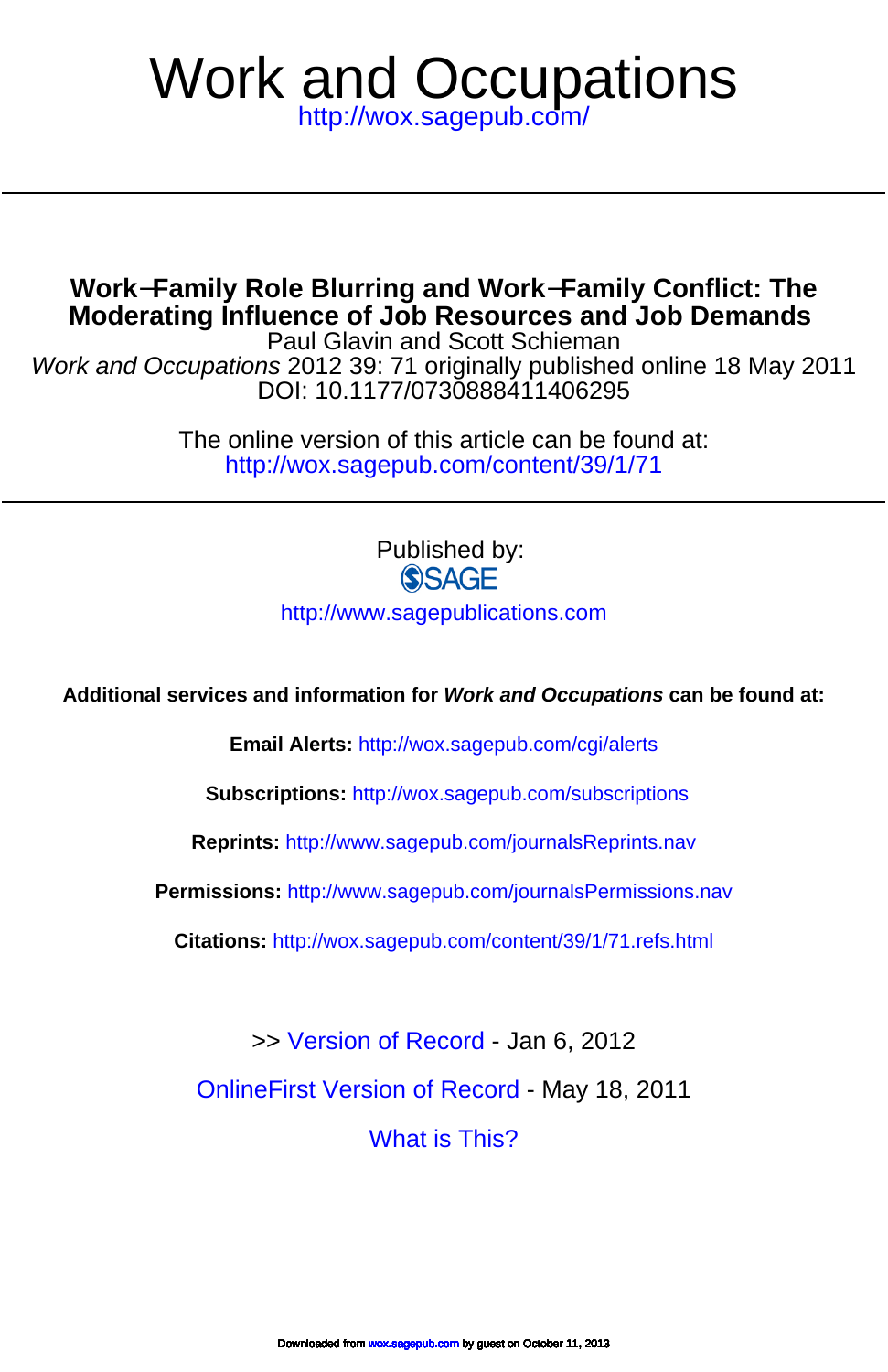**Work–Family Role Blurring and Work– Family Conflict: The Moderating Influence of Job Resources and Job Demands**

Work and Occupations 39(1) 71–98 © The Author(s) 2012 Reprints and permission: sagepub.com/journalsPermissions.nav DOI: 10.1177/0730888411406295 http://wox.sagepub.com



# Paul Glavin<sup>1</sup> and Scott Schieman<sup>1</sup>

#### **Abstract**

Using border theory and the job demands resources model, we examine the work antecedents of *work–family role blurring* and its consequences for workto-family conflict in a national sample of U.S. workers. Job predictors of role blurring include jobs with more authority, excessive work pressures, schedule control, and decision-making latitude. Role blurring is associated with higher levels of work-to-family conflict, though the strength of this association is contingent on workers' access and exposure to certain job resources and job demands. Specifically, the association is stronger among workers reporting excessive pressures, and weaker among those with decision-making latitude and some schedule control.

#### **Keywords**

role blurring, job demands resources model, work–family conflict, border theory, work–family boundary

#### **Corresponding Author:**

Paul Glavin, Department of Sociology, 725 Spadina Ave., University of Toronto, Toronto, Ontario M5S 2J4 Canada Email: paul.glavin@utoronto.ca

<sup>1</sup> University of Toronto, Toronto, Ontario, Canada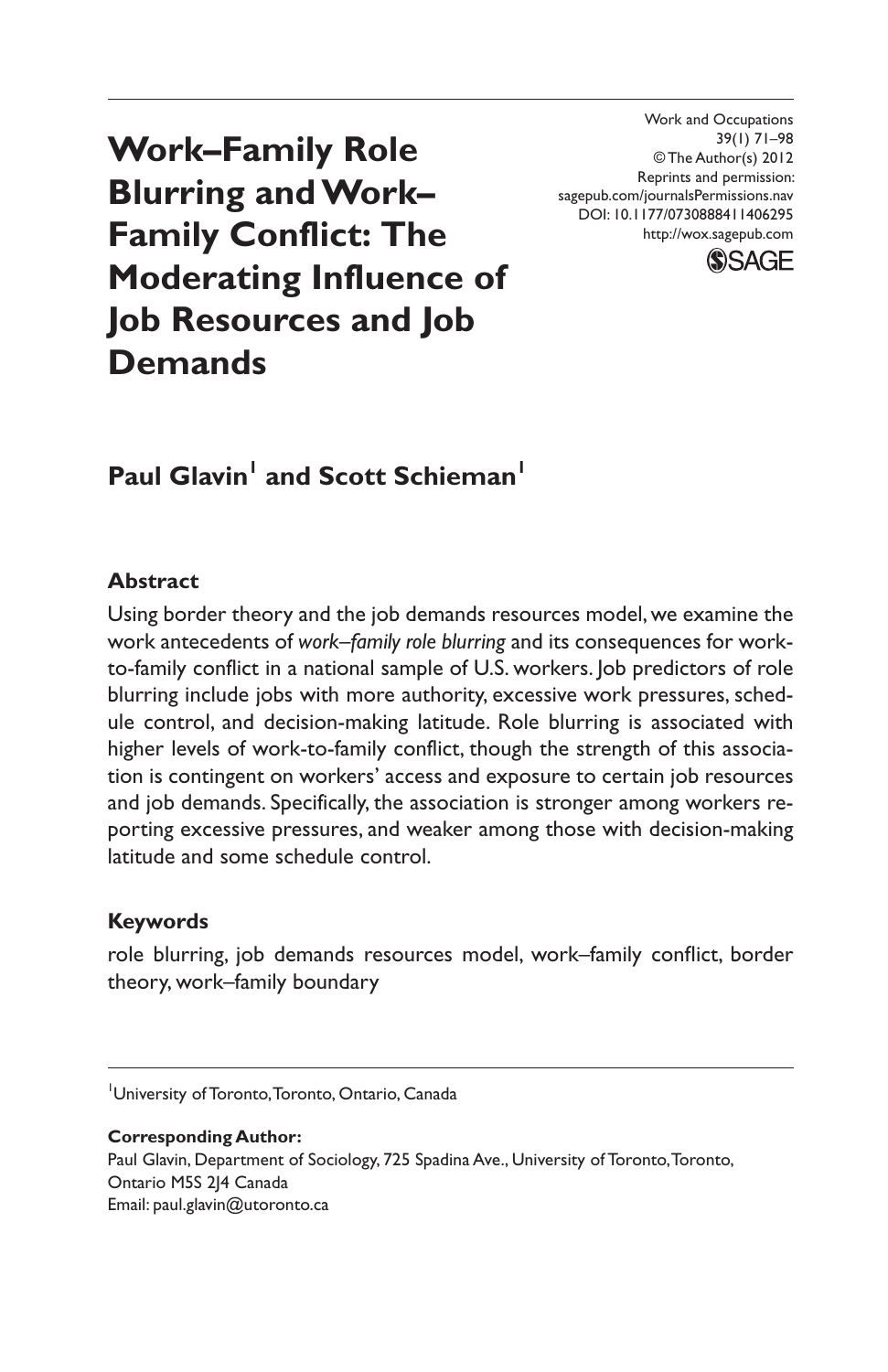Recent transformations in work and family have led to a blurring of the boundaries that separate these domains (Clark, 2000). Changes in the nature and timing of paid work, including the proliferation of nonstandard and flexible work arrangements, have paralleled the rise of the dual-earner household as the dominant family form in the last few decades (Jacobs & Gerson, 2004; Kalleberg, 2008). These developments have dramatically altered the ways in which work and family roles interact; changes that traditional role segmentation and spillover theories inadequately explain (Clark, 2000). As the boundaries between these role domains become more fluid for many workers, work–family role blurring—the integration of behaviors and thoughts associated with work and family roles—has become an increasingly relevant work– family phenomenon (Desrochers, Hilton, & Larwood, 2005). However, although role blurring has been acknowledged among work–family researchers (Olson-Buchanan & Boswell, 2006; Voydanoff, 2005), there has yet to be a systematic examination of its antecedents and consequences. Using the insights of border theory (Clark, 2000) we address this gap by the following: (a) documenting the work conditions associated with role blurring among a national sample of American workers, and (b) investigating the relationship between role blurring and work-to-family conflict.

Research has revealed inconsistent findings regarding the beneficial versus deleterious effects of role blurring. Some research has documented the benefits of integrated work–family domains for managing competing role demands (Gajendran & Harrison, 2007), whereas others find role blurring to be associated with increased role conflict (Olson-Buchanan & Boswell, 2006; Voydanoff, 2005). We attempt to reconcile these findings by considering the *work context* of role blurring (Grzywacz & Marks, 2000). More specifically, we examine the potentially moderating effects of job conditions that are associated with the flexibility and permeability of the work–family boundary. Job conditions such as schedule control and excessive work pressures may encourage role blurring by increasing boundary flexibility and permeability; however, they may differ in the extent that they facilitate desirable versus undesirable forms of role blurring. Using Bakker and Demerouti's (2007) job demands–resources (JD-R) model, we investigate whether the consequences of role blurring are contingent on access to job resources and exposure to job demands. In the following section, we describe the ways that border theory and the JD-R model might help illuminate the antecedents and consequences of role blurring.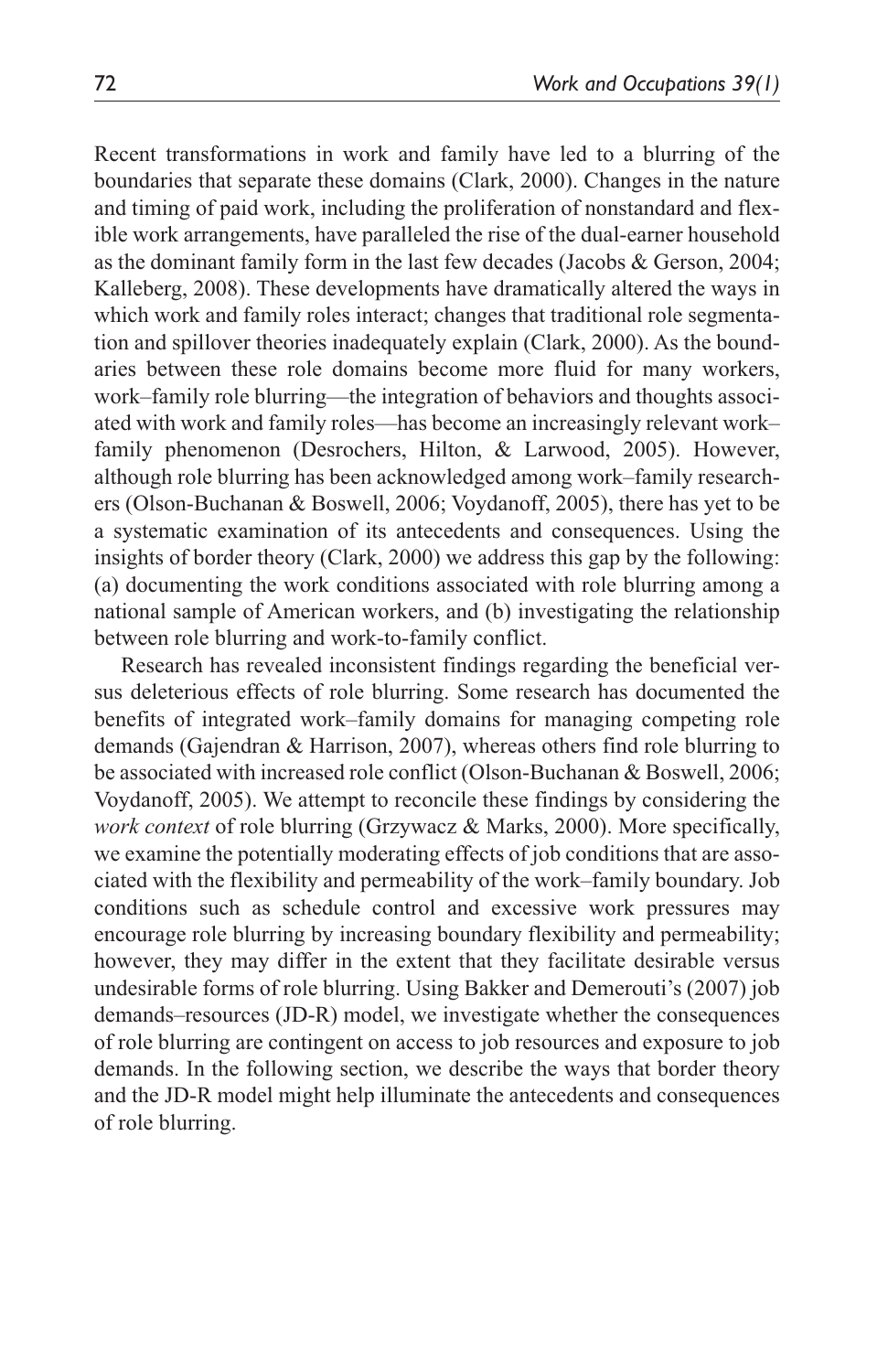#### **Role Blurring and Border Theory**

Desrochers and Sargent (2004) describe role blurring as follows: "[t]he experience of confusion or difficulty in distinguishing one's work from one's family roles in a given setting which these roles are seen as highly integrated, such as doing paid work at home" (p. 41). Historically, role blurring can be traced prior to the industrial revolution. Before capitalist industrialism, the integration of work and family life was commonplace, as the preindustrial household often served as a site of economic production—making a distinction between "family" and "work" largely inconsequential (Zaretsky, 1976). With the expansion of wage labor and the decline of the household as a source of economic subsistence in the 19th century, activities relating to economic production and social reproduction became increasingly separated from one another. A "separate spheres" logic subsequently emerged that viewed work and family as unique domains with distinct behaviors and expectations (Coontz, 1992). The physical and temporal boundaries delineating these domains solidified in the early 20th century with the growth of the modern bureaucratic workplace (Perrow, 2002), effectively reducing role blurring to an experience of a minority group of workers.

Recent developments, however, have led some to consider role blurring as a reemerging work–family experience for some workers. Two specific trends are of particular relevance to this reemergence: the rise of a 24/7 global economy that has increased employer and employee demand for flexible work schedules and remote work options, and the proliferation of communications technologies that allow work to be performed "anytime, anywhere" (Chesley 2005; Clark 2000; Vallas, 1999). In the face of these changes, role-strain and spillover theories that tend to emphasize rigid role boundaries do not adequately reflect the complexity and fluidity of the contemporary work–family interface whereby many workers now exercise considerable agency over when and where work and family roles are enacted. In contrast, border theory (Clark, 2000) emphasizes how the contemporary worker is a "border crosser" who actively transitions between work and family domains, and for whom role blurring may be a common occurrence. Although role blurring may appear conceptually similar to role conflict, it is distinct in its focus on *overlapping* roles, as opposed to role incompatibility.

Although border theory has been critiqued for its limited empirical validation (Voydanoff, 2005), role blurring has drawn some empirical attention from researchers interested in understanding its implications for role performance and well-being (Ashforth, Kreiner, & Fugate, 2000; Clark, 2000; Olson-Buchanan & Boswell, 2006). This research has identified how work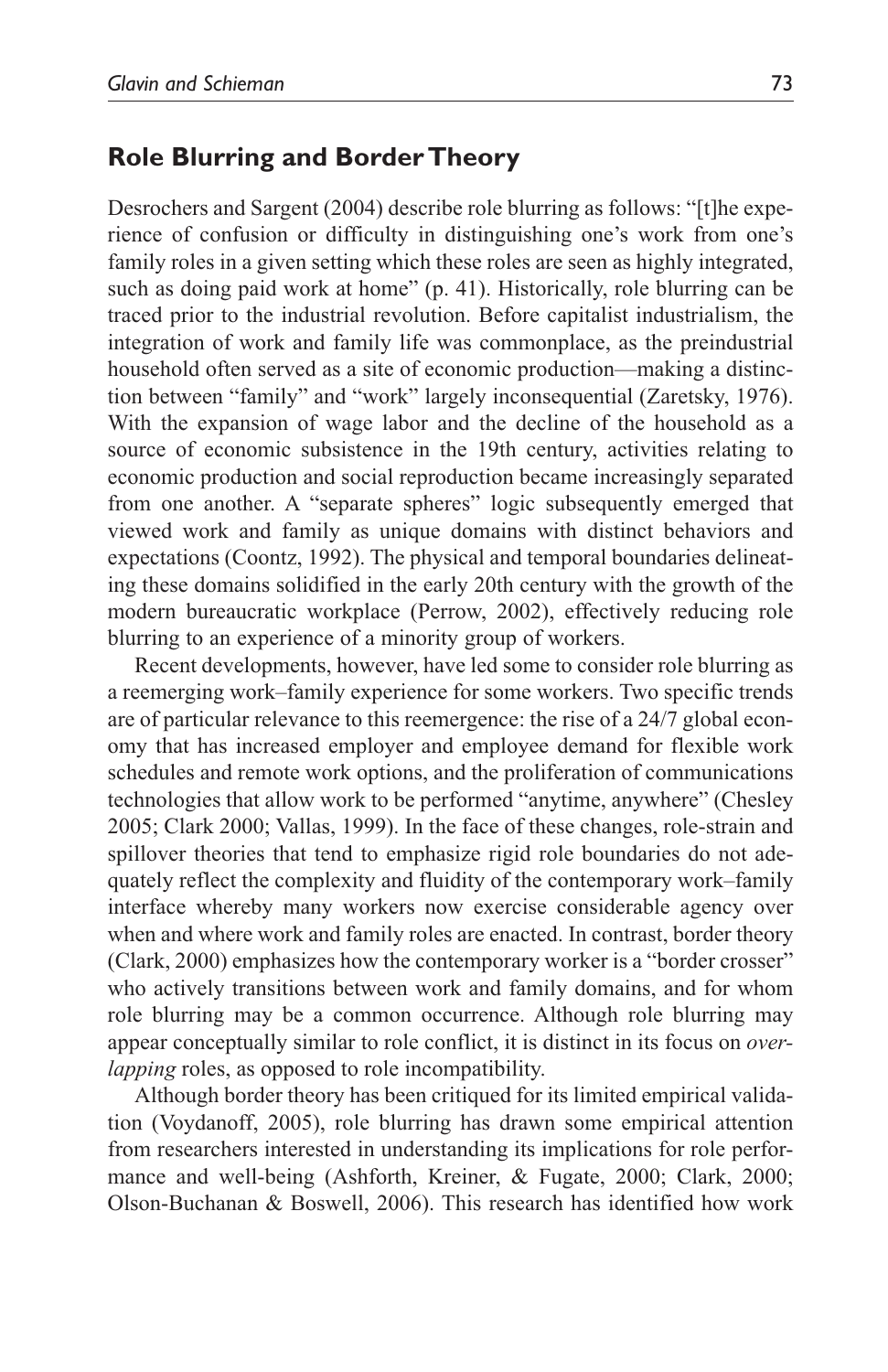and family roles may become blurred in a variety of ways. Voydanoff (2007) suggests that although performing paid work at home is often considered the prototypical form of role blurring, the phenomenon can be assessed more directly by examining a set of behavioral indicators (e.g., multitasking on work and family activities; being contacted for work purposes at home) and psychological indicators (e.g., experiencing work thoughts while at home). Collectively, these indicators denote high role blurring, in so much that individuals who experience *all of them* are likely to make little or no distinction between work and family roles.

Here, it is worth emphasizing the distinctiveness of role blurring from its individual components. A worker may communicate frequently with their workplace while at home, or they may multitask on work and family responsibilities; however these activities on their own do not fully capture the notion of role blurring as developed by Desrochers and Sargent (2004), where behaviors/ thoughts associated with work and family roles combine with the consequence that the individual has difficulty in separating these roles from one another. Thus, it is the collective experience of the fluid integration of thoughts and behaviors of work and family life that we are interested in examining.

#### **Boundary Flexibility and Permeability**

We draw on the key concepts of border theory—especially "flexibility" and "permeability"—to frame our investigation of the antecedents of role blurring (Ashforth et al., 2000; Clark, 2000). According to border theory, the boundaries between work and family domains exist along a continuum of complete segmentation to complete integration of roles. High segmentation implies that the physical and temporal boundaries between work and family roles serve to create separate and distinct domains; by contrast, an individual experiences high integration when "no distinction exists between what belongs to the 'home' or 'work' and where they are engaged" (Nippert-Eng, 1996, p. 567). Integrated role domains thus imply a high likelihood and degree of role blurring, whereas segmented domains reduce the possibility of role blurring.

The extent that an individual has integrated versus segmented role domains depends on the degree of *boundary flexibility* and *permeability*. Boundary flexibility is the extent to which work duties can be performed outside of the usual spatial and temporal parameters of work. Boundary permeability, however, involves "the degree to which a role allows one to be physically located in the role's domain but psychologically and/or behaviorally involved in another role" (Ashforth et al., 2000, p. 474). A worker who can transition easily from family responsibilities to deal with work-related demands has a permeable boundary.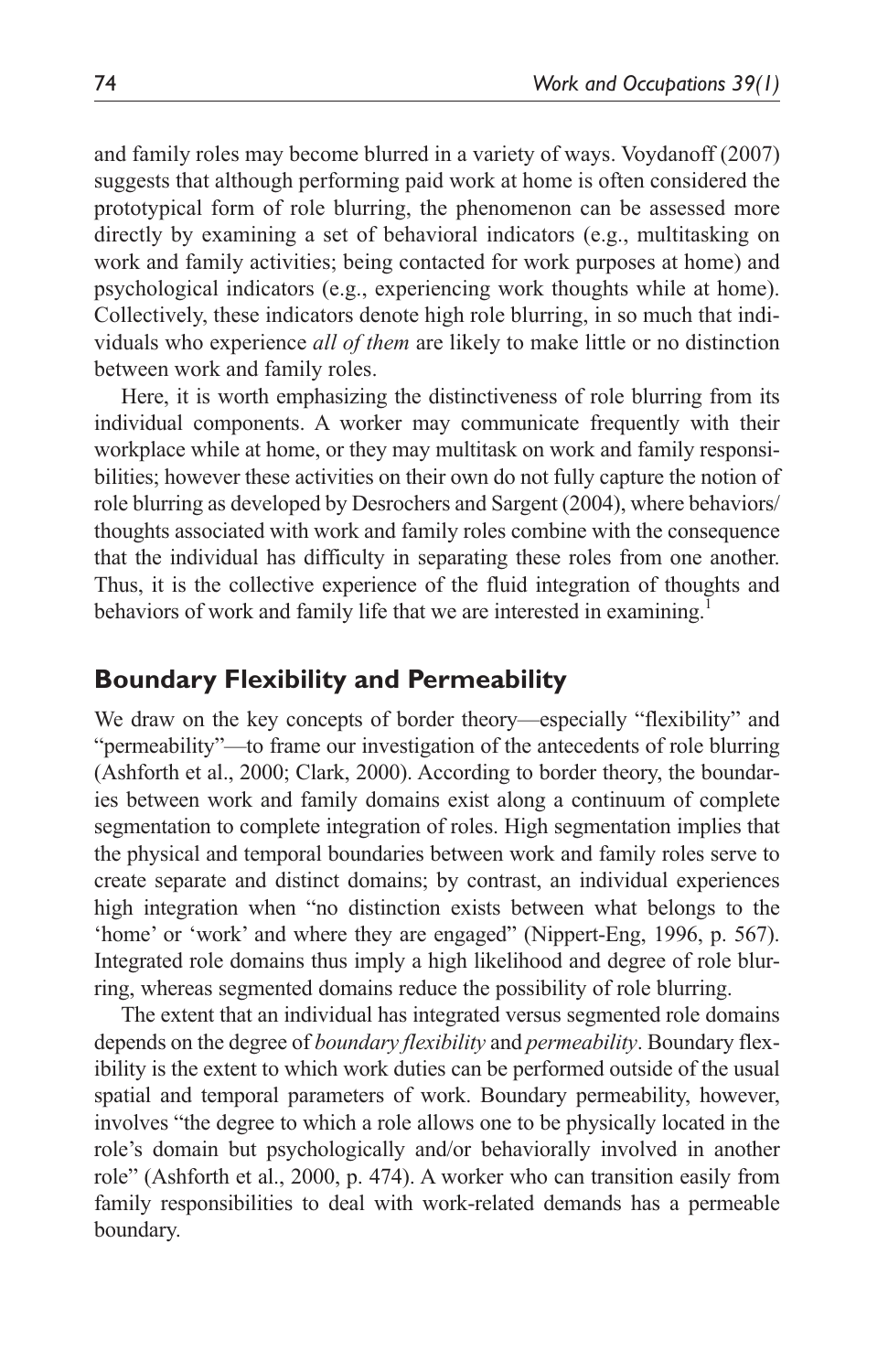Although role blurring necessitates a permeable work–family boundary, we set out to distinguish the two concepts, where others have conflated them (Matthews & Barnes-Farerell, 2010). We consider permeability a necessary, but not sufficient condition for role blurring to occur. An individual who brings work home, for example, has a permeable work–family boundary; but if they perform this work at a clearly demarcated time and place within the home (e.g., a home office) they are not strictly engaging in role blurring, as the individual may have no problems in distinguishing between their family role from their work role. Rather, as we have discussed, it is the *combination* of work and family behaviors and thoughts that we consider to be role blurring. Bringing work home represents a permeable work–family boundary, therefore, that increases the likelihood of role blurring; but it does not necessarily require role blurring to occur.

Together, boundary flexibility and permeability represent two dimensions of the integration–segmentation continuum, and influence the extent that one experiences role blurring (Ashforth et al., 2000; Olson-Buchanan & Boswell, 2006). Individuals who vary when and where they work should experience more blurring because a flexible work–family boundary increases the likelihood that aspects of work and family roles will converge. Similarly, greater boundary permeability should make it easier for individuals to respond to intruding role demands, and experience role blurring. Role blurring should therefore be positively associated with work and family conditions that result in a flexible and permeable work–family boundary.

## **Work Antecedents of Role Blurring**

Based on the insights of border theory, individuals who are granted flexibility and control in their job should experience more role blurring because these conditions tend to result in a more flexible and porous work–family boundary. Previous theory and evidence underscores the ways job control reflects "the working individual's potential control over his tasks and his conduct during the working day" (Karasek, 1979, p. 289). Schedule flexibility and the ability to make decisions are core indicators of job control (Bakker & Demerouti, 2007); however, we include job authority as an additional indicator of workplace control (Schieman & Reid, 2009). Although schedule control implies temporal flexibility of the work–family boundary, job authority facilitates control over the nature of one's work, which should facilitate temporal and spatial boundary flexibility, as workers have greater discretion to integrate roles to complete work and family responsibilities. Analyses of several national surveys of workers, including the 2002 National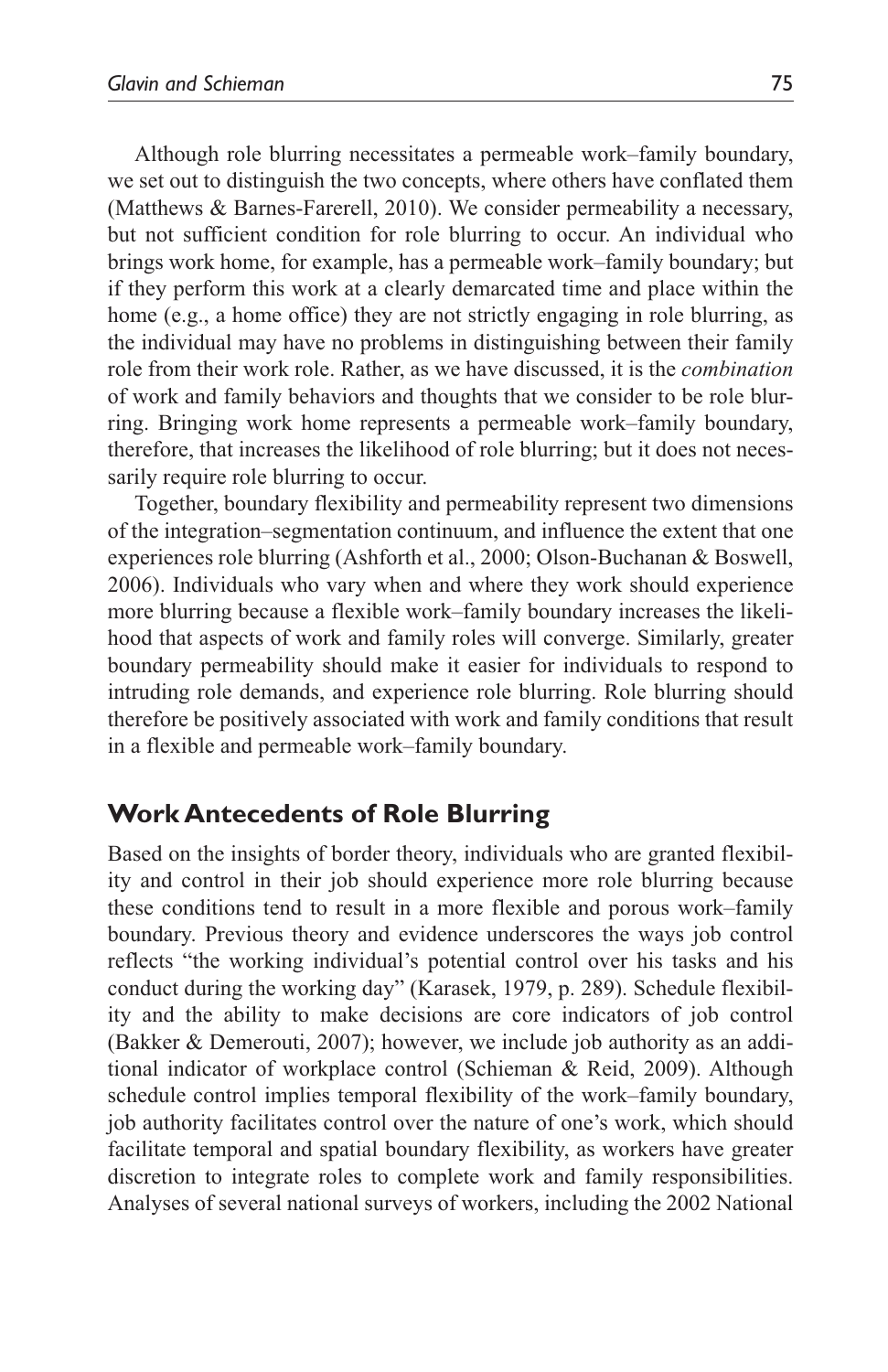Study of the Changing Workforce, confirm the link between job flexibility/ control and various indicators of role blurring (Schieman & Young, 2010; Voydanoff, 2005).

Work conditions may also influence role blurring by shaping the permeability of the work–family boundary. For example, excessive work pressures should increase boundary permeability and role blurring, as workers may feel pressured to devote additional nonwork time and energy to attend to these pressures (Schieman & Young, 2010). Additionally, Ashforth et al. (2000) suggest that individuals who identify strongly with the work role should be more likely to look for opportunities that allow them to invoke this role identity. Work-role identification should therefore be associated with boundary permeability that enables role blurring and the expression of one's work identity outside of the traditional work domain. Several studies find evidence of this association (Olson-Buchanan & Boswell, 2006; Winkel & Clayton, 2010).

# **Is Role Blurring Associated With Work-to-Family Conflict?**

According to border theory, individuals are motivated to achieve a level of personally defined "balance" between their work and family lives (Clark, 2000). Balance is constrained, however, by characteristics of individuals' work and family roles, and the ways in which role domains are similar or different. One question that interests work–family researchers is whether high levels of role blurring leads to beneficial or undesirable work–family outcomes (Olson-Buchanan & Boswell, 2006; Voydanoff, 2005). Two general perspectives inform this question. We refer to the first as the "flexibleresource perspective," which suggests that role blurring represents a resource that can help individuals avoid or minimize work-to-family conflict because it offers flexibility to deal with competing role demands (Duxbury, Higgins, & Neufeld, 1998; Raghuram & Wiesenfeld, 2004) or facilitates role transitions (Ashforth et al., 2000).

Alternatively, the "greedy-role perspective" argues that role blurring increases the likelihood that work will encroach on nonwork roles, extracting excessive amounts of attention and energy (Batt & Valcour, 2003). This perspective follows from Coser's (1974) classic notion of work as a "greedy institution" that continually attempts to exert itself on the traditional time and space of the family domain. Role blurring may therefore facilitate a process of "border creep" in the work–family interface that results in more work-tofamily conflict.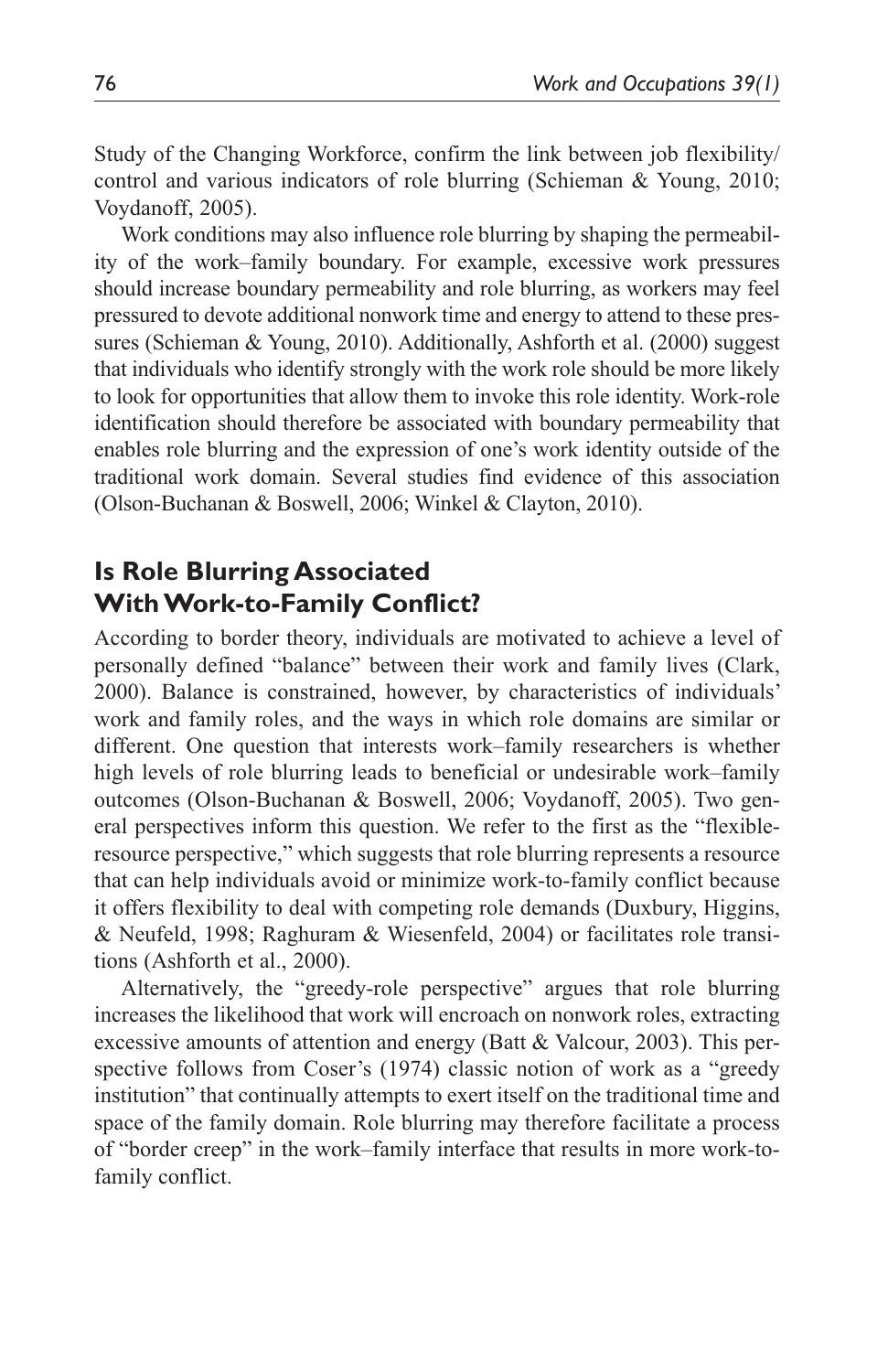Although empirical evidence that supports the flexible-resource perspective is limited, some studies of home-based workers have found that role integration reduces work-to-family conflict (Gajendran & Harrison, 2007). The majority of work–family research on role blurring appears to support the greedy-role perspective; however, small sample sizes or single-item indicators of role blurring limit the scope of their conclusions. For example, Matthews and Barnes-Farerell (2010) find a positive association between work-to-family conflict and family domain permeability, but the study was limited by its reliance on a small convenience-based sample of workers. Other studies based on larger samples of workers have found positive associations between single-item role blurring measures and work-to-family conflict (Olson-Buchanan & Boswell, 2006; Voydanoff, 2005). Given this evidence, we expect that role blurring is associated with higher levels of work-to-family conflict.

Based on the insights of the JD-R model (Bakker & Demerouti, 2007), we seek to expand on prior research by considering whether job conditions also moderate the association between role blurring and work-to-family conflict. According to the JD-R model, work conditions are organized into two broad categories: demands and resources (Bakker & Demerouti, 2007). The degree and interactions of these conditions influence workers' experience of job strain and their well-being. According to Bakker and Geurts (2004):

Job demands refer to those physical, psychosocial, or organizational aspects of the job that require sustained physical and/or mental effort and are, therefore, associated with certain physiological and/or psychological costs . . . Job resources refer to those physical, psychosocial, or organizational aspects of the job that may be functional in meeting task requirements (i.e., job demands) and may thus reduce the associated physiological and/or psychological costs—and at the same time stimulate personal growth and development. (p. 348)

Although the JD-R model was originally focused on the effects of job conditions on well-being, researchers have subsequently applied it to interpret how job resources and demands influence exposure to positive and negative work–family outcomes (Grotto & Lyness, 2010; Schieman, Milkie, & Glavin, 2009). Taking a similar approach, we argue that work conditions not only influence the extent of role blurring by shaping boundary flexibility/ permeability; they also represent an important *contextual influence* that impacts whether role blurring facilitates or hinders positive work–family outcomes (Grzywacz & Marks, 2000).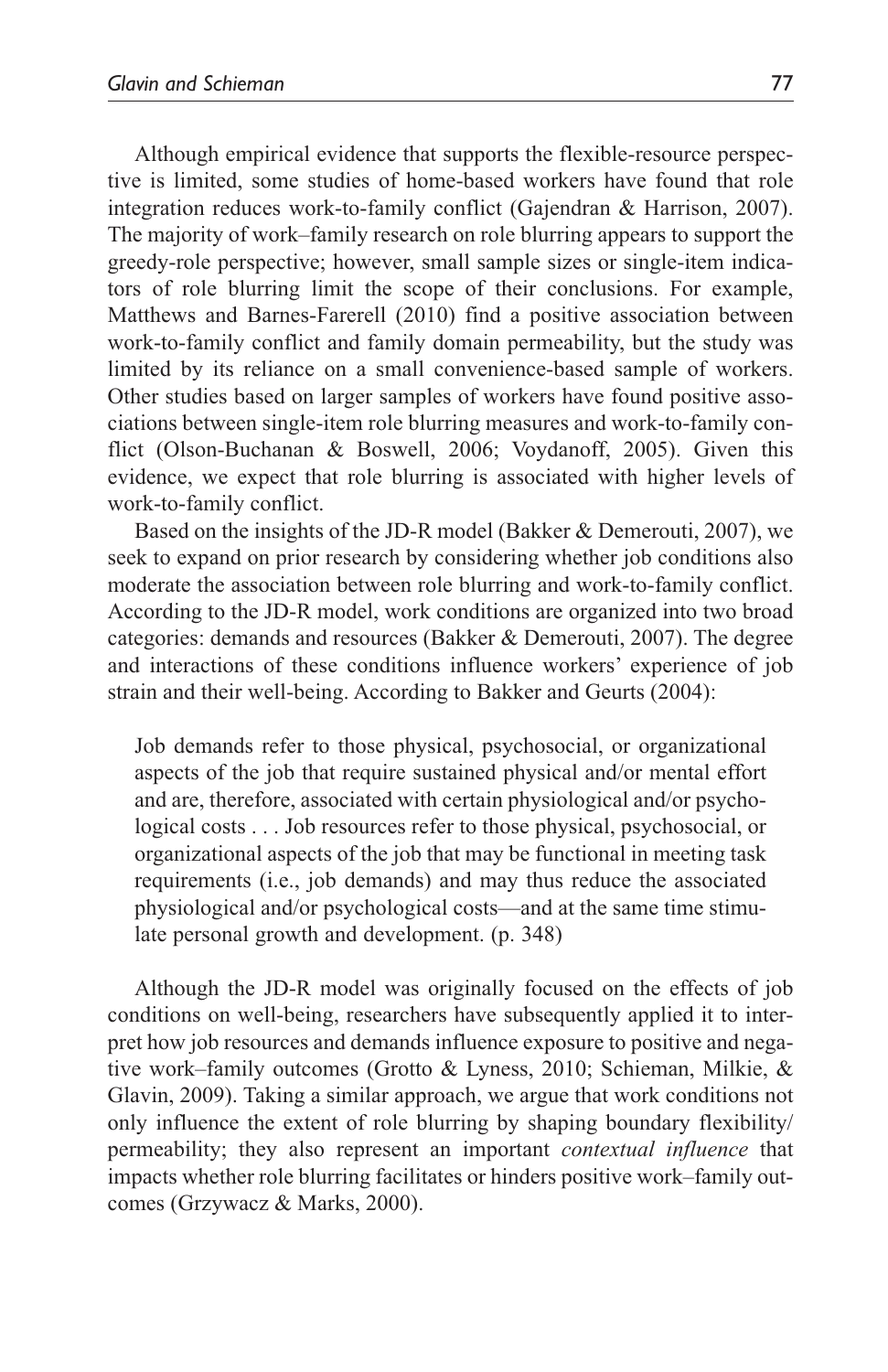

**Figure 1.** The job resource hypothesis

Note: Job resources include schedule control and decision-making latitude.

Schedule control and decision-making latitude are two commonly designated resources in the JD-R model. As resources that facilitate control over the work–family boundary, schedule control and decision-making latitude should be associated with less detrimental forms of role blurring. The hypothesized positive association between role blurring and work-to-family conflict should therefore be weaker or absent for workers with greater schedule control and decision-making latitude. Figure 1 demonstrates the job resource hypothesis. Conversely, the job demands hypothesis implies that excessive work pressures represent demands that should intensify the link between role blurring and work-to-family conflict, as individuals who experience the pull of a greedy job are forced to engage in role blurring that favors work over the family role. The positive association between role blurring and work-to-family conflict should be stronger for workers who report excessive work pressures. **Example 12**<br> **Register in the properties of the consequence of the consequence of the consequence of the properties of the state of the properties of the properties of the properties of the control and decision-making lat** 

## *Summary of Predictions*

In summary, we predict that work-role conditions that influence boundary flexibility and permeability will be key determinants of the extent that individuals experience role blurring. These include, flexibility and control over the timing and nature of work (boundary flexibility), excessive work pressures and work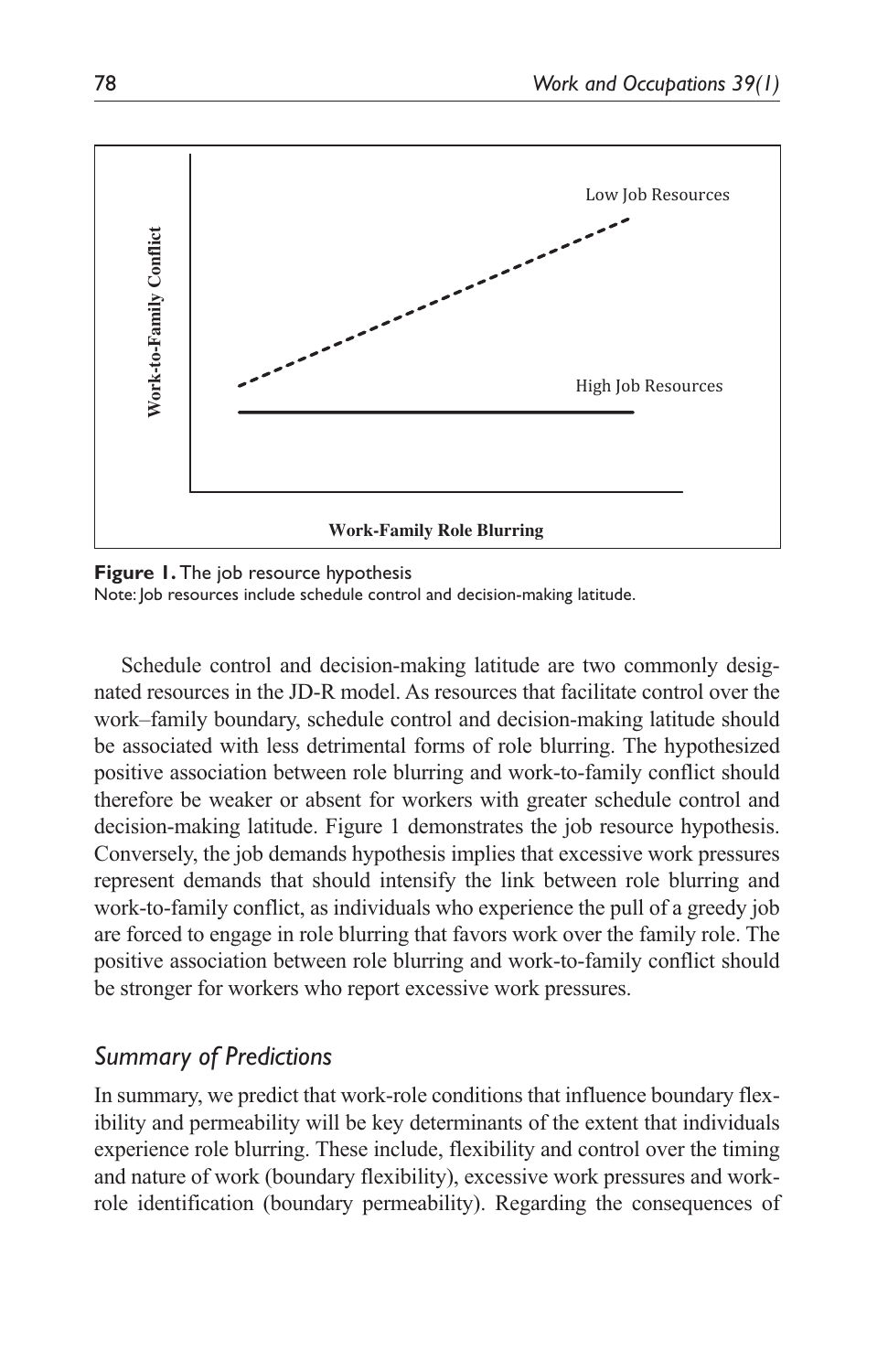role blurring, the greedy-role perspective predicts that role blurring should be associated with more work-to-family conflict. Finally, the JD-R model guides our job resources and job demands hypotheses: job resources (schedule control, decision-making latitude) should attenuate the positive association between role blurring and work-to-family conflict, whereas job demands (excessive work pressures) should strengthen this association.

## **Method**

#### *Sample*

To test the hypotheses described above, we analyze data from the Work, Stress and Health Survey (WSH), which involved telephone interviews with adults in all the 50 states in 2005. To obtain the original sample, we used a list-assisted random digit dialing (RDD) selection drawn proportionally from all 50 states from GENESYS Sampling Systems. Eligible participants are 18 years of age or older and participating in the paid labor force. At Wave 1, we successfully interviewed 71% of eligible individuals yielding a sample of 1,800 adults. At Wave 2 interviews, which occurred approximately 18 to 20 months after the initial interview, we successfully reinterviewed 1,286 of the original participants. In the analyses presented here, we use data from this second interview because the focal measures of interest were only included in that interview. We excluded participants with missing values on the focal measures, yielding 1,075 cases for the present analyses.<sup>2</sup> Sample characteristics for Wave 2 of the WSH study are similar to the population estimates of the U.S. Census Bureau's 2005 American Community Survey (ACS).<sup>3</sup> Some differences exist, however: Women are overrepresented in the WSH study (59% vs. 51% in the ACS), whereas WSH respondents are on average older (46 years vs. 36 years in the ACS) and are more likely to be married (57% vs. 49% in the ACS).

#### *Measures*

*Work–family role blurring*. Based on Voydanoff's (2007) research, we use three items to assess the extent of role blurring at home: (a) *Contacted outside of work*: "How often do coworkers, supervisors, managers, customers, or clients *contact you* about work-related matters outside normal work hours? Include telephone, cell phone, beeper, and pager calls, as well as faxes and email that you have to respond to." Response choices are coded as follows: (1) *never*, (2) *less than once a month*, (3) *once a week*, (4) *several times a week*, and (5) *one or more times a day*. (b) *Multitasking on work and home*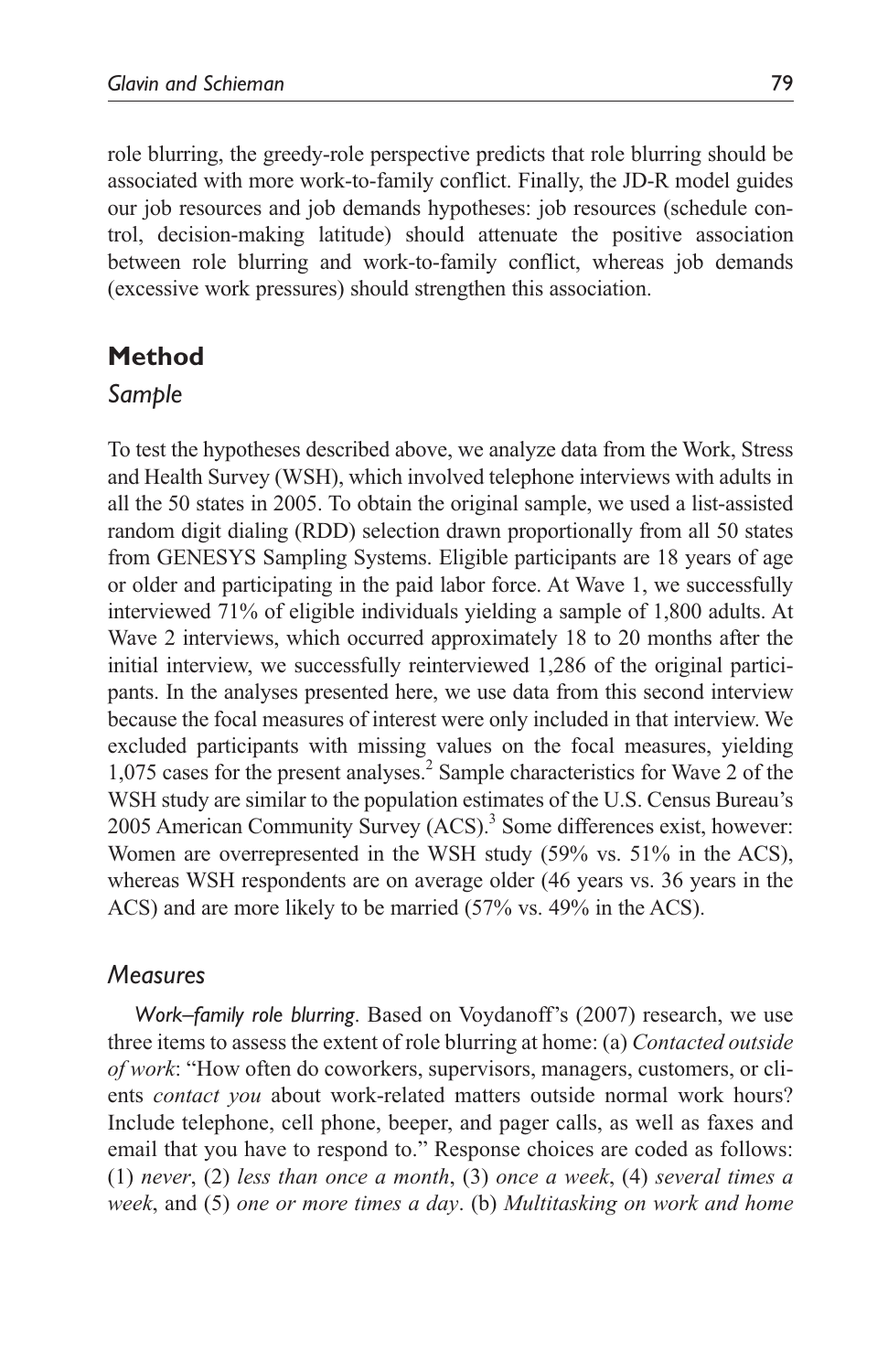*tasks*: "How often do you try to work on job tasks and home tasks at the same time while you are at home? Response choices are coded as follows: (1) *never*, (2) *rarely*, (3) *sometimes*, and (4) *frequently*. (c) *Thinking about work* "How often do you think about things going on at work when you are not working?" Response choices are coded as follows: (1) *never*, (2) *rarely*, (3) *sometimes*, and (4) *frequently*. These items have been used in the 2002 NSCW, and have been examined as sole-item indicators of role blurring in published research (Schieman & Glavin, 2008; Voydanoff, 2007).

We standardized, summed, and then averaged the items to create the index such that higher scores indicate higher levels of work–family role blurring. The Cronbach's alpha coefficient of .65 for the scale is within typical acceptable limits (Nunnally & Bernstein, 1978), though not above the ideal .7 level. We therefore conducted factor analyses to examine the measure further. These analyses (appendix) revealed that the role blurring items loaded strongly on one underlying factor. Furthermore, there was no evidence that the role-blurring items loaded on the underlying work-to-family conflict construct. Table 1 reports the distribution of responses to these individual roleblurring items.

*Work-to-family conflict*. Four items assess the frequency that individuals experienced work-to-family conflict in the past 3 months: "How often have you not had enough time for your family or other important people in your life because of your job?," "How often have you not had the energy to do things with your family or other important people in your life because of your job?," "How often has work kept you from doing as good a job at home as you could?," and "How often has your job kept you from concentrating on important things in your family and personal life?" Response choices are coded as *never* (1), *rarely* (2), *sometimes* (3), *often* (4), and *very often* (5). We averaged items such that higher scores indicate higher work-to-family conflict ( $\alpha$  = .85). These items are used widely in the work–family literature and in respectable national work surveys such as the NSCW (Bond, Thompson, Galinsky, & Prottas, 2003).

#### *Job Conditions*

*Schedule control*. One question asks about schedule control: "Who usually decides when you start and finish work each day at your main job? Is it someone else, or can you decide within certain limits, or are you entirely free to decide when you start and finish work?" We coded responses as *no schedule control* (0), *some control* (1), and *full control* (2). In regression analyses, individuals with no schedule control are the omitted/contrast category. This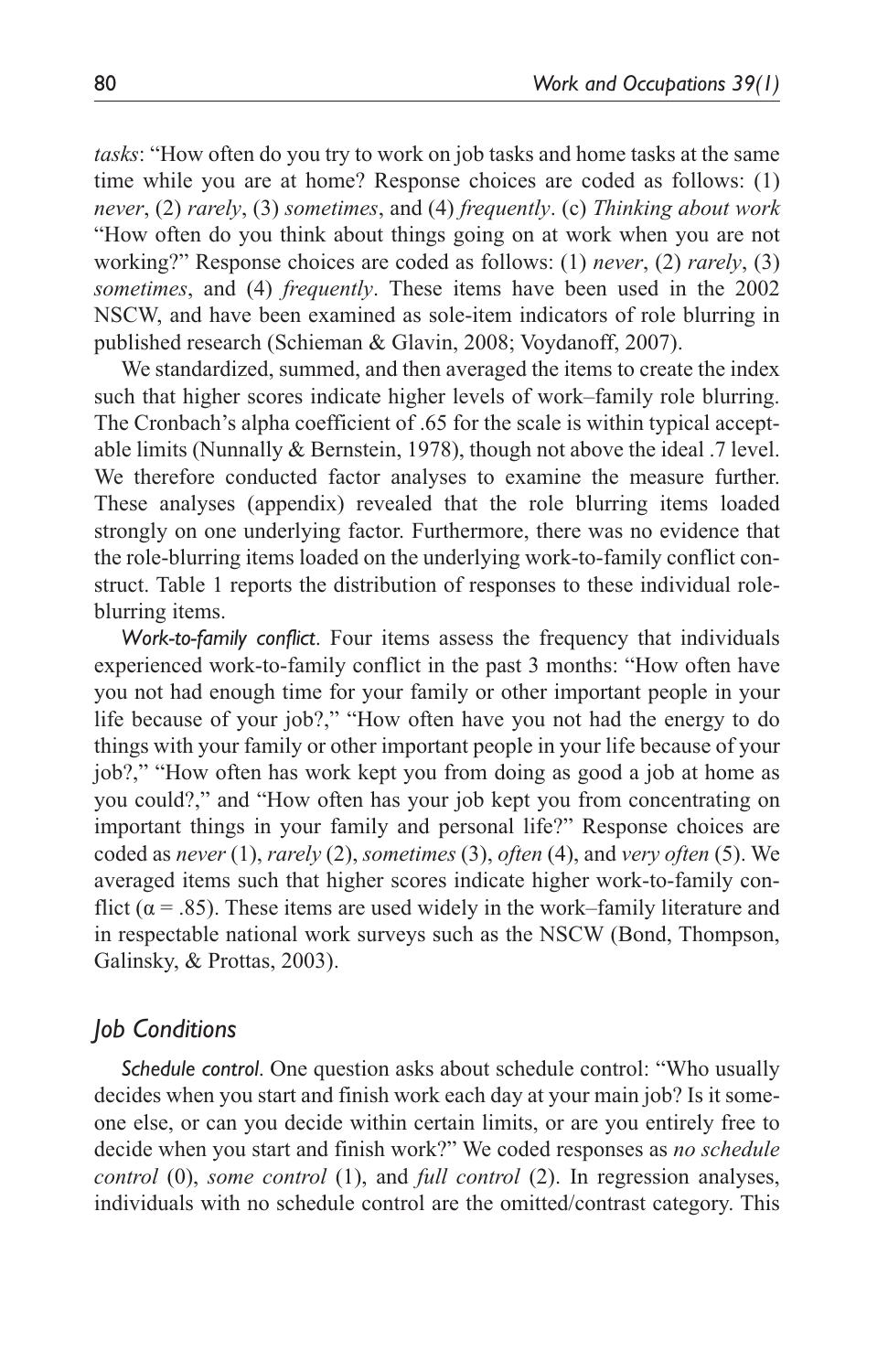| Items                               | Total $(N = 1,075)$ |  |
|-------------------------------------|---------------------|--|
| Contacted outside of work           |                     |  |
| (I) Never                           | 26.64               |  |
| (2) Less than once a month          | 28.95               |  |
| (3) Once a week                     | 20.81               |  |
| (4) Several times a week            | 16.25               |  |
| (5) One or more times a day         | 7.35                |  |
| M(SD)                               | 2.486 (1.244)       |  |
| Multitasking on work and home tasks |                     |  |
| (I) Never                           | 39.02               |  |
| (2) Rarely                          | 28.52               |  |
| (3) Sometimes                       | 21.97               |  |
| (4) Frequently                      | 10.50               |  |
| M(SD)                               | 2.039(1.015)        |  |
| Thinking about work                 |                     |  |
| (1) Never                           | 11.08               |  |
| (2) Rarely                          | 22.25               |  |
| (3) Sometimes                       | 40.37               |  |
| (4) Frequently                      | 26.30               |  |
| M(SD)                               | 2.818 (0.947)       |  |

**Table 1.** Distribution of Responses to Work–Family Role Blurring Items and Index

Note: Unless otherwise specified, the numbers in the table reflect percentages

question captures the conceptualization of schedule control offered by Golden (2001): the extent that workers have control of the start and/or finish times of work (also see Jacobs & Gerson, 2004).

*Decision-making latitude*. Two items assess decision-making latitude: "How often do you make decisions on what needs to be done?" and "How often do you have the chance to solve problems?" Response choices are *never* (1), *rarely* (2), *sometimes* (3), and *frequently* (4). We averaged the items; higher scores indicate more decision-making latitude ( $\alpha$  = .66). This measure has been used in previous published research (Schieman et al., 2009)

*Job authority*. We use four items to measure job authority: Do you influence or set the rate of pay received by others? Do you have the authority to hire or fire others? Do you supervise or manage anyone as part of your job? And, if "yes" to the last question: Do any of those individuals supervise or manage others? We coded *yes* responses as 1 and *no* responses as 0. We summed responses such that higher scores indicating more authority ( $\alpha = .73$ ).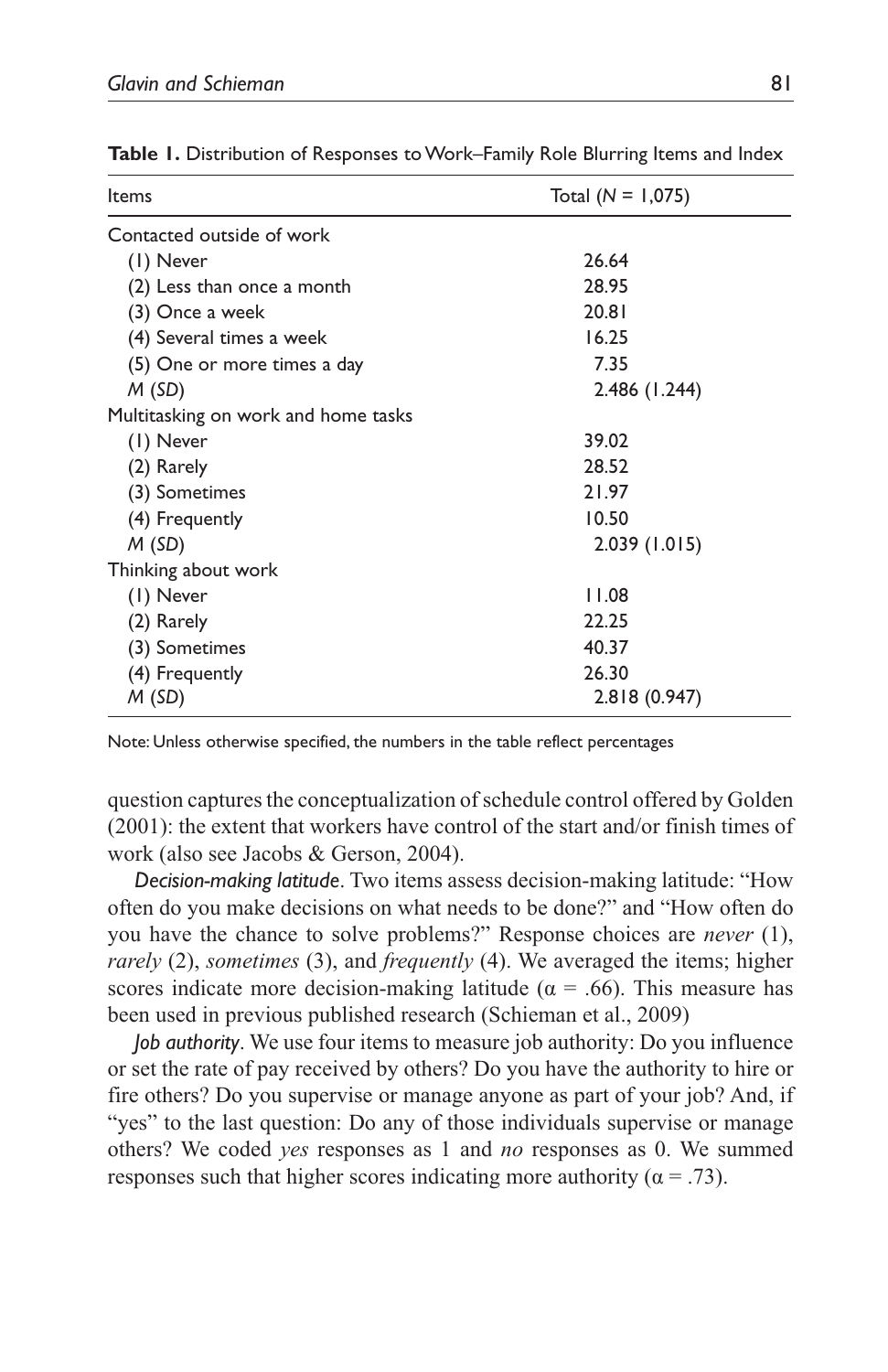*Excessive work pressures*. We asked: "In the past 30 days, has anyone at work made *too many* demands on you?" If participants reported "yes" to any of these items then we asked about the role-set source: "Was it a supervisor, someone you supervise, customer/client, coworker, or someone else at work?" Participants were able to choose any source and describe its frequency: *rarely* (1), *sometimes* (2), and *frequently* (3). We coded those who reported *none* as 0. Then, we asked a second question: "How often do the demands of your job exceed those doable in an 8-hr workday?" Response choices are *never* (0), *rarely* (1), *sometimes* (2), and *frequently* (3). We standardized and averaged these items to create the work pressure index ( $\alpha$  = .74).

*Higher status work aspirations*. We use a measure of *higher status work aspirations* as a proxy for work-role identification. Respondents were asked three questions regarding their current and future job: "How important is it for you to be in a job that has more prestige or respect than your present job?," "How important is it for you to be in a job that has more power or influence over other people than you now have?," and "How important is it for you to be in a job that has more financial rewards than your present job?" Response categories are *not at all important* (1), *somewhat important* (2), and *very important* (3). We summed and averaged responses such that higher scores indicate more work aspirations ( $\alpha$  = .70).

#### *Control Variables*

*Work hours*. Participants were asked about the total number of hours of paid work in a typical week. We contrast the modal category of "40 to 49 hr/week" with "fewer than 40 hr/week" and "50 or more hr/week" in regression analyses.

*Occupation*. To assess occupation, we asked participants about the job title of the "main job at which you worked last week." This question refers to their main place of employment; that is, the one that participants spend most time at. We also asked about some of the main duties to more accurately code responses. Using the open-ended information provided, we coded responses into five main categories in accordance with the Bureau of Labor Statistics codes. These include "professional" (managerial and professional specialty occupations), "administrative" (technical, sales, and administrative support occupations), "service" (service occupations), "craft" (precision production, craft, and repair occupations), and "labor" (operators or laborers). In regression analyses, we use *professional* as the contrast/reference category.

*Personal income*. Income is assessed with the question: "For the complete year of 2004, what was your total personal income, including income from all of your paid jobs, before taxes?"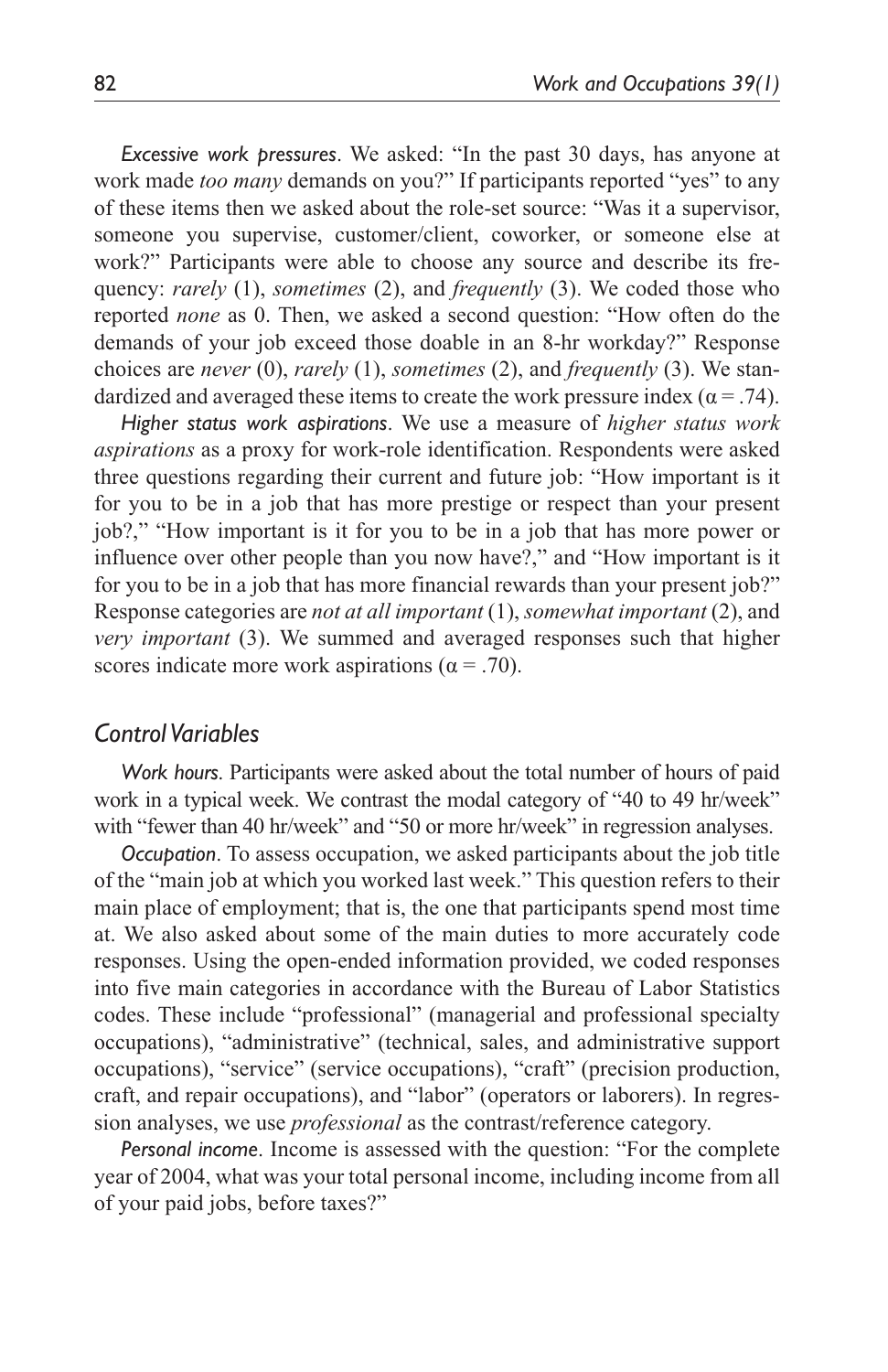*Education*. Education is coded as (1) *some high school but did not graduate*, (2) *high school graduate or GED*, (3) *specialized vocational training or some college*, (4) *Associate's degree* (*2-year program*), (5), *college graduate* (*BA or BS*), and (6) *post graduate—advanced degree* (*MA, PhD*).

*Gender*. We use dummy codes for *men* (0) and *women* (1).

*Marital status*. We use "married" as the omitted reference category and contrast against "never married" and "previously married" in regression analyses.

*Children in the household*. This is coded as the presence of children under 18 living in the household (1) versus no children in the household (0).

*Race*. We contrast *White* (1) versus all *other categories* (0).

*Age*. Age is coded in years.

We briefly explain our rational for the inclusion of controls in the regression analyses. Gender, age, marital status, and race are basic control measures found in most work–family interface research. Studies examining the main effects of gender on work-to-family conflict have found mixed results. Two national U.S. surveys found that men report a higher but nonsignificant level of WFC than women, whereas another indicates a significantly lower level among men (Bellavia & Frone, 2005). Similarly, age is found to be associated negatively (and linearly) with work–family conflict in some studies (Mennino, Rubin, & Brayfield, 2005), whereas other studies document that middle-aged workers report the highest levels of work–family conflict (Bellavia & Frone, 2005; Grzywacz, Almeida, & McDonald, 2002). Additionally, education and income may have important consequences on individuals' experiences of the work–family interface. For example, the well-educated report higher levels of work-to-family conflict (Schieman, Kurashina, & Van Gundy, 2006).

#### *Plan of Analysis*

After reporting descriptive statistics (Table 2), we present multivariate analyses in Tables 3 and 4 to test our hypotheses; all analyses use ordinary least squares (OLS) regression techniques. We first examine the association between work conditions and work–family role blurring (Table 3). This involves regressing work–family role blurring as the dependent variable on work conditions, along with all control measures. Then, we examine the association between frequency of role blurring and respondents' reports of work-to-family conflict (Table 4). In Model 1, work-to-family conflict is regressed as the dependent variable on work conditions and controls. In Model 2, we include role blurring to examine its association with work-tofamily conflict, as well as its potential contribution to any association between work conditions and work-to-family conflict observed in Model 1.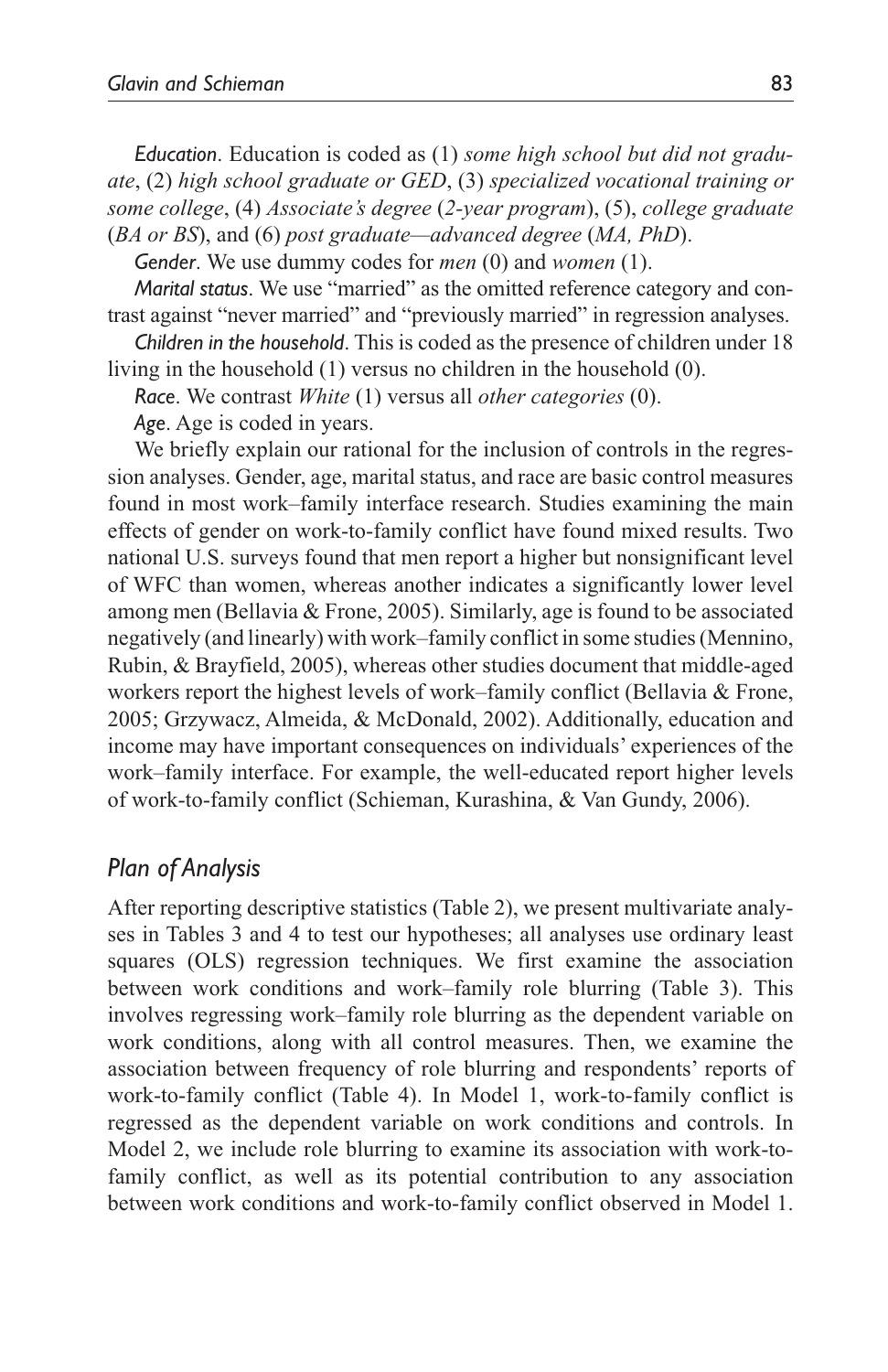|                                | Total (1,075) | SD       |  |
|--------------------------------|---------------|----------|--|
| Work-to-family conflict        | 2.342         | 0.779    |  |
| Full schedule control          | 0.192         |          |  |
| Some schedule control          | 0.379         |          |  |
| No schedule control            | 0.429         |          |  |
| Decision-making latitude       | 3.560         | 0.654    |  |
| Authority                      | 0.863         | 1.189    |  |
| Excessive work pressures       | 2.824         | 0.801    |  |
| Higher-status work aspirations | 1.771         | 0.544    |  |
| Works fewer than 40 hr/week    | 0.275         |          |  |
| Works 40 to 49 hr/week         | 0.441         |          |  |
| Works 50 or more hr/week       | 0.283         |          |  |
| Professional                   | 0.333         |          |  |
| Service                        | 0.138         |          |  |
| Administrative                 | 0.383         |          |  |
| Craft                          | 0.067         |          |  |
| Labor                          | 0.079         |          |  |
| Income                         | 51228.44      | 33547.27 |  |
| Education                      | 3.648         | 1.532    |  |
| Women                          | 0.592         |          |  |
| Children in the household      | 0.184         |          |  |
| Married                        | 0.631         |          |  |
| Previously married             | 0.212         |          |  |
| Never married                  | 0.157         |          |  |
| White                          | 0.771         |          |  |
| Age                            | 46.836        | 12.235   |  |
|                                |               |          |  |

**Table 2.** Means and Proportions for all Study Variables

Finally, to test our job resources/demands hypotheses, in Models 3 through 5, we examine job resource/demand contingencies (schedule control, decisionmaking latitude, pressures) in the association between role blurring and work-to-family conflict.

# **Results**

## *Frequency of Work–Family Role Blurring*

Tables 1 and 2 present descriptive statistics for all measures. In Table 3, we present associations between work conditions and frequency of role blurring. We find evidence that supports our prediction that those with control over the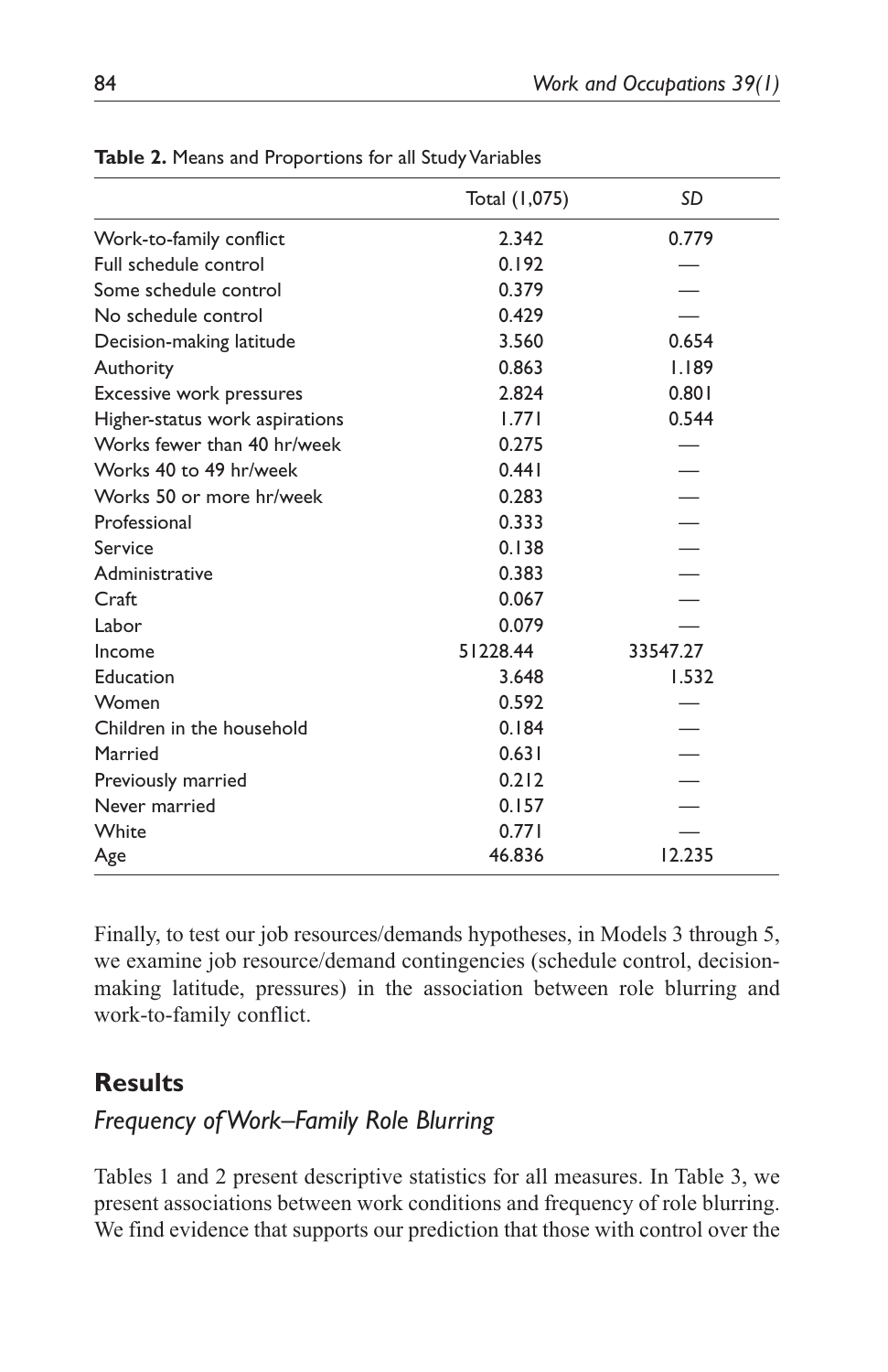|                                          | Work-Family Role Blurring          |  |
|------------------------------------------|------------------------------------|--|
| Focal work conditions                    |                                    |  |
| Full schedule control <sup>a</sup>       | $.378***$ $(.061)$                 |  |
| Some schedule control <sup>a</sup>       | $.152*** (.047)$                   |  |
| Decision-making latitude                 | $.135***$ (.034)                   |  |
| Job authority                            | $.073***(.019)$                    |  |
| Excessive work pressures                 | .242*** (.027)                     |  |
| Higher status work aspirations           | .038(.041)                         |  |
| Control measures                         |                                    |  |
| Works fewer than 40 hr/week <sup>b</sup> | $-.078(.062)$                      |  |
| Works 40 to 49 hr/week <sup>b</sup>      | $-.211***(.052)$                   |  |
| Service <sup>c</sup>                     | $-0.096$ (.071)                    |  |
| Administrative <sup>c</sup>              | $-.105*(.052)$                     |  |
| Craft <sup>c</sup>                       | $-.042(.093)$                      |  |
| $L$ abor $\textdegree$                   | $-.256**(.088)$                    |  |
| Income                                   | $-0.019(0.020)$<br>$.055***(.016)$ |  |
| Education                                |                                    |  |
| Women                                    | $-.103*(.046)$                     |  |
| Children in the household <sup>d</sup>   | $-.036(.027)$                      |  |
| Previously married <sup>e</sup>          | $.115*(.052)$                      |  |
| Never married <sup>e</sup>               | $-0.01$ (.071)                     |  |
| White                                    | .075(.051)                         |  |
| Age                                      | $-.002(.001)$                      |  |
| Constant                                 | $-1.447$                           |  |
| $R^2$                                    | .385                               |  |

**Table 3.** Regression of Work–Family Role Blurring on Work Conditions and Controls (*N* = 1,075)

a. Compared to no schedule control.

b. Compared to 50 hr or more per week.

c. Compared to professional occupations.

d. Compared to no children.

e. Compared to married.

\**p* < .05. \*\**p* < .01. \*\*\**p* < .001, two-tailed.

timing and nature of their work should experience more role blurring. In comparison to those with no control over when they start and finish work, those with "full" control report the most role blurring, followed by those with "some" control. As indicators of control over the nature of one's work, higher levels of decision-making latitude and job authority are associated positively with role blurring. We also find evidence for our prediction that job conditions that increase the permeability of the work–family boundary should be associated with more role blurring: workers with excessive work pressures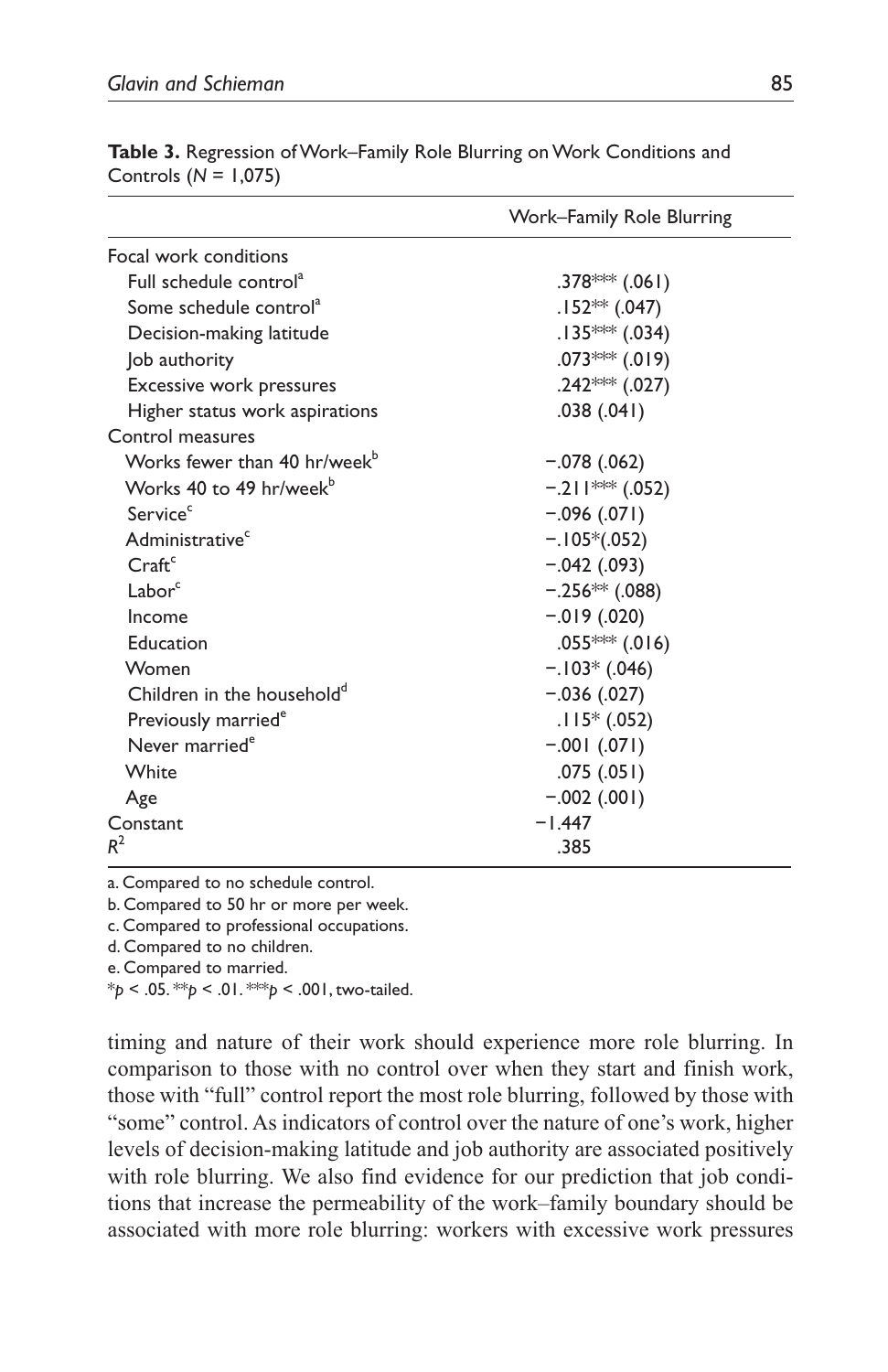engage in more role blurring. However, we find no evidence of a positive association between higher status work aspirations and role blurring. Although they are not part of our focal predictions, several patterns among these control variables deserve brief mention. Previously married individuals, professionals, and those who work 50 or more hr/week report more role blurring than currently married individuals, nonprofessionals, and those who work 40-49 hr/week, respectively.

#### *Work–Family Role Blurring and Work-to-Family Conflict*

In Model 1 of Table 4, we observe that excessive work pressures, working more than 50 hr/week and higher status work aspirations are associated with higher levels of work-to-family conflict. Having full schedule control is associated with less work-to-family conflict in comparison to no schedule control. In Model 2, we include role blurring and find support for the greedyrole perspective: more role blurring is associated with higher levels of workto-family conflict. In Model 2, we observe that the inclusion of role blurring strengthens the negative association between full schedule (compared to workers with no schedule control) and work-to-family conflict. Several patterns contribute to this unexpected suppression effect. First, as Model 2 indicates, role blurring is associated with *higher* levels of work-to-family conflict. Moreover, as we established earlier in the analyses with role blurring as the dependent variable (Table 3), individuals with full schedule control report *more* role blurring. Therefore, once we adjust for these counterbalancing interrelationships in Model 2, the benefits of full schedule control for lower levels of work-to-family conflict become more apparent. In other words, workers with full schedule control would report even less workto-family conflict than those with no schedule control were it not for their greater exposure to role blurring.

In Models 3 through 5, we present significant interaction effects between job resources/demands and role blurring. In Model 3, the statistically significant coefficient for the role blurring  $\times$  some schedule control term indicates that the positive association between role blurring and work-to-family conflict is weaker for individuals with some schedule control compared to those with no schedule control. Figure 2 demonstrates this contingency. The interaction between full schedule control and role blurring is not statistically significant.

In Model 4, the statistically significant coefficient for the interaction between role blurring and decision-making latitude indicates that the positive association between role blurring and work-to-family conflict is stronger for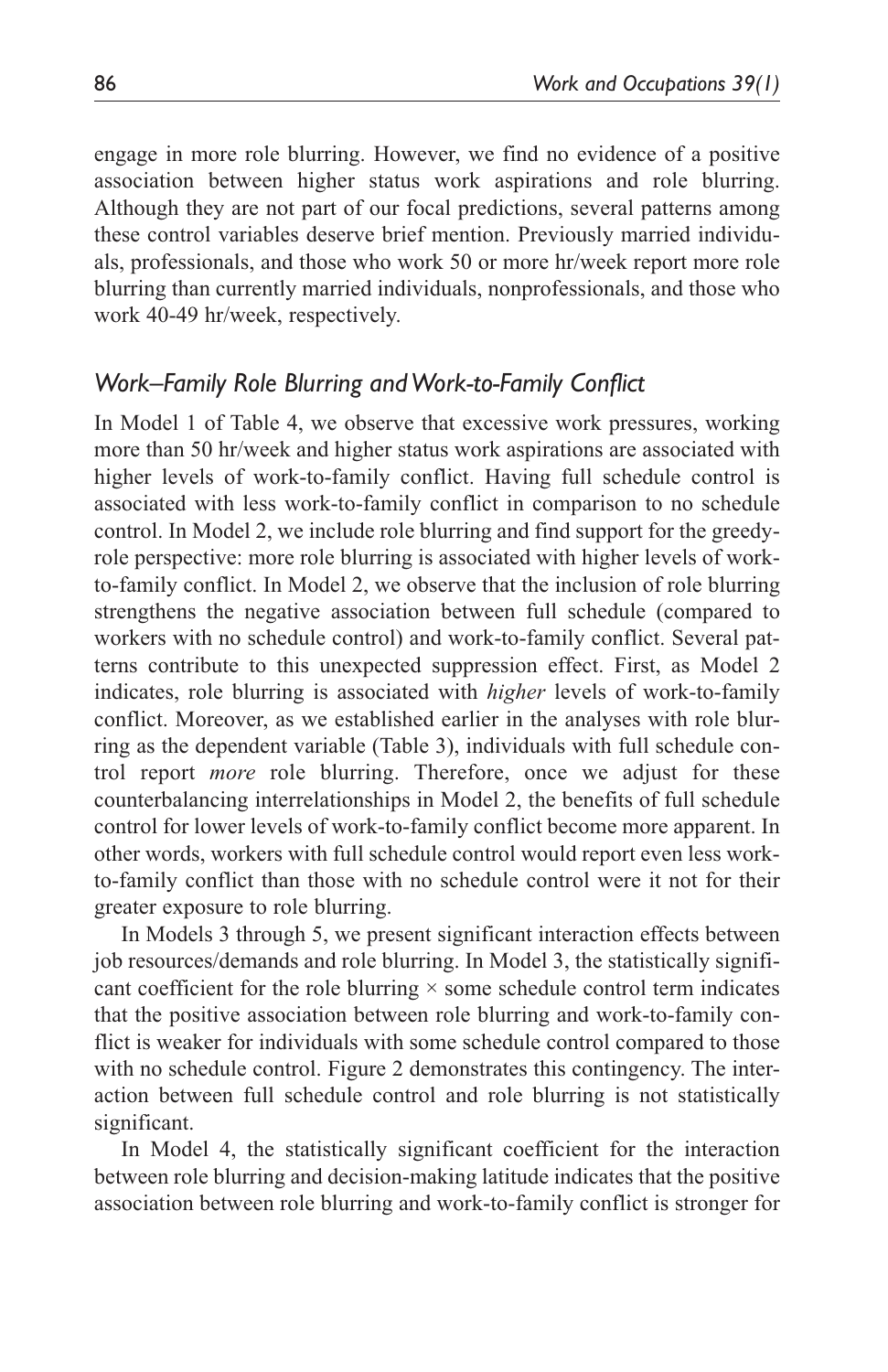| Table 4. Regression of Work-to-Family Conflict on Work-Family Role Blurring, Work Conditions, and Controls (N = 1,075) |                  |                          |                                       |                              |                   |
|------------------------------------------------------------------------------------------------------------------------|------------------|--------------------------|---------------------------------------|------------------------------|-------------------|
|                                                                                                                        | Model I          | Model 2                  | Model 3                               | Model 4                      | Model 5           |
| Work-family role blurring                                                                                              |                  | $.305***(.030)$          | $.362***(.043)$                       | $.595***(.146)$ . 127 (.085) |                   |
| Focal work conditions                                                                                                  |                  |                          |                                       |                              |                   |
| Full schedule control <sup>a</sup>                                                                                     | $-184**$ (.063)  | $-299***$ (.062)         | $-0.320***$ (.064)                    | $-297***$ (.061)             | $-0.287$ * (.061) |
| Some schedule control <sup>a</sup>                                                                                     | $-0.059(0.048)$  | $-105*(047)$             | $-114*(047)$                          | $-109*(047)$                 | $-0.096*(0.047)$  |
| Decision-making latitude                                                                                               | $-0.027(0.036)$  | $-067*$ (.033)           | $-0.073*(0.035)$                      | $-100$ <sup>**</sup> 001.    | $-064(035)$       |
| Job authority                                                                                                          | 006 (.020)       | $-0.016(0.19)$           | $-0.015(0.019)$                       | $-0.013(0.019)$              | $-0.018(0.9)$     |
| Excessive work pressures                                                                                               | 381**** (.029)   | 306**** (.028)           | 302**** (.028)                        | $306***$ (.028)              | $.310***$ (.028)  |
| Higher status work aspirations                                                                                         | $.146*** (.042)$ | (040)                    | (040)                                 | $(0+0.130***)$               | (040)             |
| Contingencies                                                                                                          |                  |                          |                                       |                              |                   |
| Work-family role blurring x Full                                                                                       |                  |                          | $-052(070)$                           |                              | I                 |
| schedule control                                                                                                       |                  |                          |                                       |                              |                   |
| Work-family role blurring × Some                                                                                       |                  |                          | $-122*(.059)$                         |                              |                   |
| schedule control                                                                                                       |                  |                          |                                       |                              |                   |
| Work-family role blurring × Decision                                                                                   |                  | $\overline{\phantom{a}}$ | $\begin{array}{c} \hline \end{array}$ | $-0.087$ * (0.038)           |                   |
| making latitude                                                                                                        |                  |                          |                                       |                              |                   |
| Work-family role blurring x job pressures                                                                              |                  |                          |                                       |                              | $.065* (027)$     |
| Control measures                                                                                                       |                  |                          |                                       |                              |                   |
| Works fewer than 40 hr/week <sup>b</sup>                                                                               | $-313***$ (.064) | $-289***$ (.061)         | 1298**** (.062)                       | 1294**** (.062)              | (0.062)           |
| Works 40 to 49 hr/week <sup>b</sup>                                                                                    | $-379***$ (.053) | $-315***$ (.051)         | 326*** (.052)                         | 320**** (.052)               | $.302***(.051)$   |
| Service                                                                                                                | $(520)$ 660      | (128(071))               | (153(071)                             | $(070)$ (29)                 | (127(071)         |
| Administrative <sup>c</sup>                                                                                            | $-0.065(0.053)$  | $-0.033(0.051)$          | $-0.031(0.051)$                       | $-0.034(0.051)$              | $-030(051)$       |
| Craft <sup>c</sup>                                                                                                     | $-0.059(0.094)$  | $(160)(0+0.1)$           | $-0.042(091)$                         | $-0.034(091)$                | $-0.043(091)$     |
| $\mathsf{Labor}^c$                                                                                                     | 045 (.090)       | (087)                    | .126(.088)                            | (122)(087)                   | .122(.087)        |
|                                                                                                                        |                  |                          |                                       |                              | (continued)       |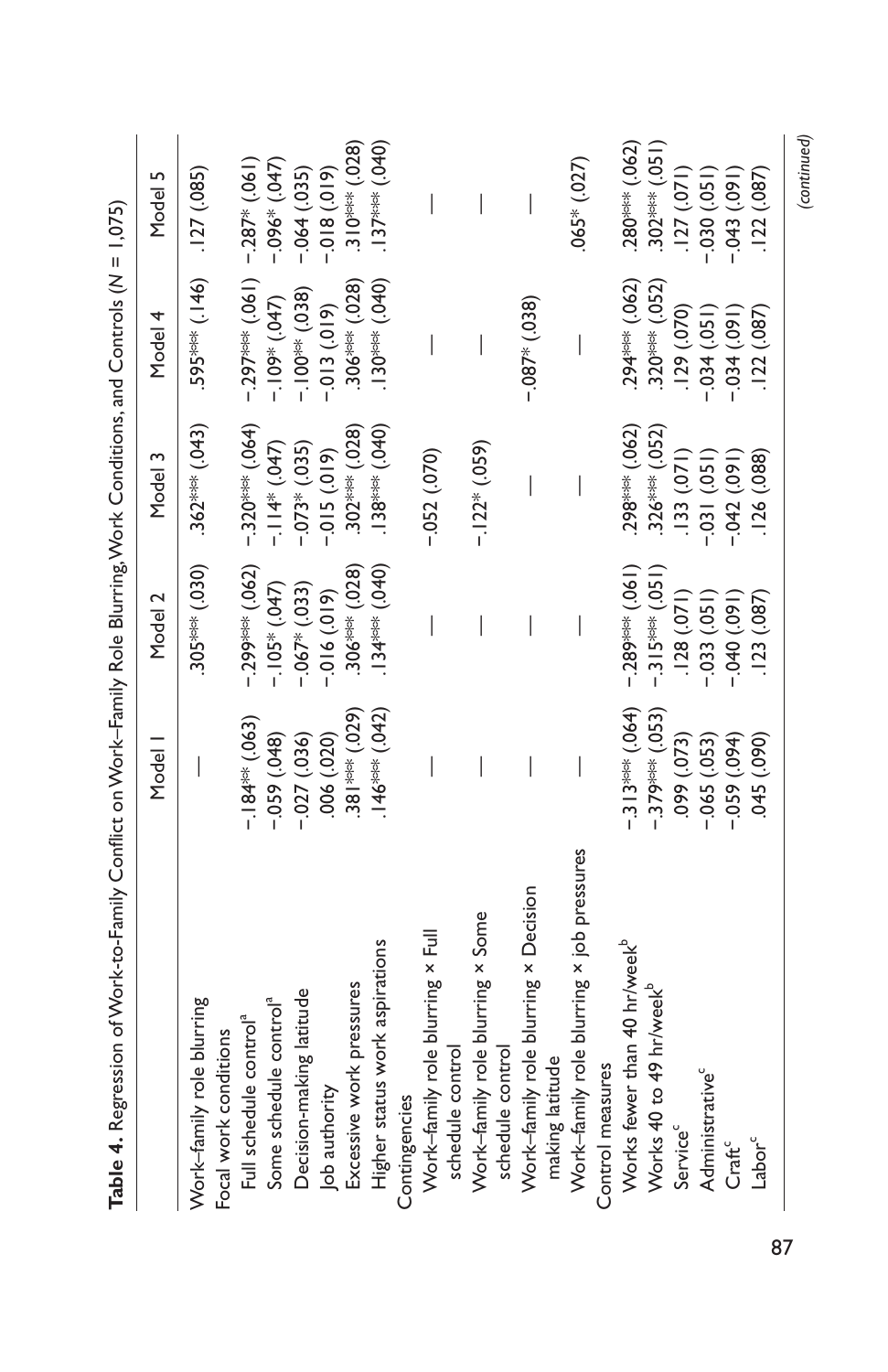|                                                      | Model                                                                                                                                                       | Model 2                                                                                                                                                                                                                             | Model 3                                                                                                                                                                                                                                                       | Model 4                                                                                                                                                                                                             | Model 5                                                                                                                                                                                                                                                                                                     |
|------------------------------------------------------|-------------------------------------------------------------------------------------------------------------------------------------------------------------|-------------------------------------------------------------------------------------------------------------------------------------------------------------------------------------------------------------------------------------|---------------------------------------------------------------------------------------------------------------------------------------------------------------------------------------------------------------------------------------------------------------|---------------------------------------------------------------------------------------------------------------------------------------------------------------------------------------------------------------------|-------------------------------------------------------------------------------------------------------------------------------------------------------------------------------------------------------------------------------------------------------------------------------------------------------------|
| ncome                                                | 026 (.021)                                                                                                                                                  |                                                                                                                                                                                                                                     |                                                                                                                                                                                                                                                               |                                                                                                                                                                                                                     |                                                                                                                                                                                                                                                                                                             |
| Education                                            |                                                                                                                                                             |                                                                                                                                                                                                                                     |                                                                                                                                                                                                                                                               |                                                                                                                                                                                                                     |                                                                                                                                                                                                                                                                                                             |
| Women                                                |                                                                                                                                                             |                                                                                                                                                                                                                                     |                                                                                                                                                                                                                                                               |                                                                                                                                                                                                                     |                                                                                                                                                                                                                                                                                                             |
| Children in the household <sup>®</sup>               | $\begin{array}{l} 017 \; (016) \\ 072 \; (042) \\ 072 \; (038) \\ 049 \; (038) \\ 001 \; (054) \\ 003 \; (065) \\ 060 \; (052) \\ 060 \; (002) \end{array}$ | $\begin{array}{l} 0.02 \ (0.02) \\ 0.01 \ (0.15) \\ 0.01 \ (0.15) \\ 0.03^* \ (0.45) \\ 0.60^* \ (0.27) \\ -0.34 \ (0.51) \\ 0.05 \ (0.62) \\ 0.07 \ (0.50) \\ 0.01 \ (0.02) \\ 0.01 \ (0.02) \\ 0.01 \ (0.02) \\ 0.02 \end{array}$ | $\begin{array}{l} .033~(020)\\ -001~(015)\\ 01^{*}~(045)\\ 0.01^{*}~(045)\\ -0.03^{*}~(027)\\ -0.042~(051)\\ 0.01~(062)\\ 0.01~(050)\\ 0.001~(0.002)\\ 0.01~(0.002)\\ 0.01~(0.002)\\ 0.01~(0.002)\\ 0.01~(0.002)\\ 0.01~(0.002)\\ 0.01~(0.002)\\ 0.01~(0.002$ | $0.33$ (.020)<br>$0.01$ (.015)<br>$0.097$ <sup>*</sup> (.045)<br>$0.97$ <sup>*</sup> (.045)<br>$0.61$ <sup>*</sup> (.027)<br>$0.61$ <sup>*</sup> (.027)<br>$0.5$<br>$0.15$ (.060)<br>$0.06$ (.050)<br>$0.06$ (.002) | $\begin{array}{l} .028\; (.020)\\ -001\; (.015)\\ 099* \; (.045)\\ 099* \; (.027)\\ 062* \; (.027)\\ 036 \; (.050)\\ 04\; (.062)\\ 056 \; (.050)\\ 056 \; (.002)\\ 061 \; (.002)\\ 076 \; (.002)\\ 086 \; (.002)\\ 091 \; (.002)\\ 01563 \; .342 \; .342 \; .342 \; .342 \; .342 \; .342 \; .342 \; .342 \$ |
| Previously married <sup>e</sup>                      |                                                                                                                                                             |                                                                                                                                                                                                                                     |                                                                                                                                                                                                                                                               |                                                                                                                                                                                                                     |                                                                                                                                                                                                                                                                                                             |
| Never married <sup>e</sup>                           |                                                                                                                                                             |                                                                                                                                                                                                                                     |                                                                                                                                                                                                                                                               |                                                                                                                                                                                                                     |                                                                                                                                                                                                                                                                                                             |
| White                                                |                                                                                                                                                             |                                                                                                                                                                                                                                     |                                                                                                                                                                                                                                                               |                                                                                                                                                                                                                     |                                                                                                                                                                                                                                                                                                             |
| Age                                                  |                                                                                                                                                             |                                                                                                                                                                                                                                     |                                                                                                                                                                                                                                                               |                                                                                                                                                                                                                     |                                                                                                                                                                                                                                                                                                             |
| Constant                                             | .187                                                                                                                                                        |                                                                                                                                                                                                                                     |                                                                                                                                                                                                                                                               |                                                                                                                                                                                                                     |                                                                                                                                                                                                                                                                                                             |
|                                                      | .275                                                                                                                                                        | 335                                                                                                                                                                                                                                 |                                                                                                                                                                                                                                                               |                                                                                                                                                                                                                     |                                                                                                                                                                                                                                                                                                             |
| a. Compared to no schedule control.<br>$\frac{1}{2}$ |                                                                                                                                                             |                                                                                                                                                                                                                                     |                                                                                                                                                                                                                                                               |                                                                                                                                                                                                                     |                                                                                                                                                                                                                                                                                                             |

b. Compared to 50 hr or more per week. b. Compared to 50 hr or more per week.

c. Compared to professional occupations. c. Compared to professional occupations.

d. Compared to no children. d. Compared to no children.

e. Compared to married.

e. Compared to married.<br>\* $p < .05$ . \*\* $p < .01$ . \*\*\* $p < .001$ , two-tailed. \**p* < .05. \*\**p* < .01. \*\*\**p* < .001, two-tailed.

**Table 4.** (continued)

Table 4. (continued)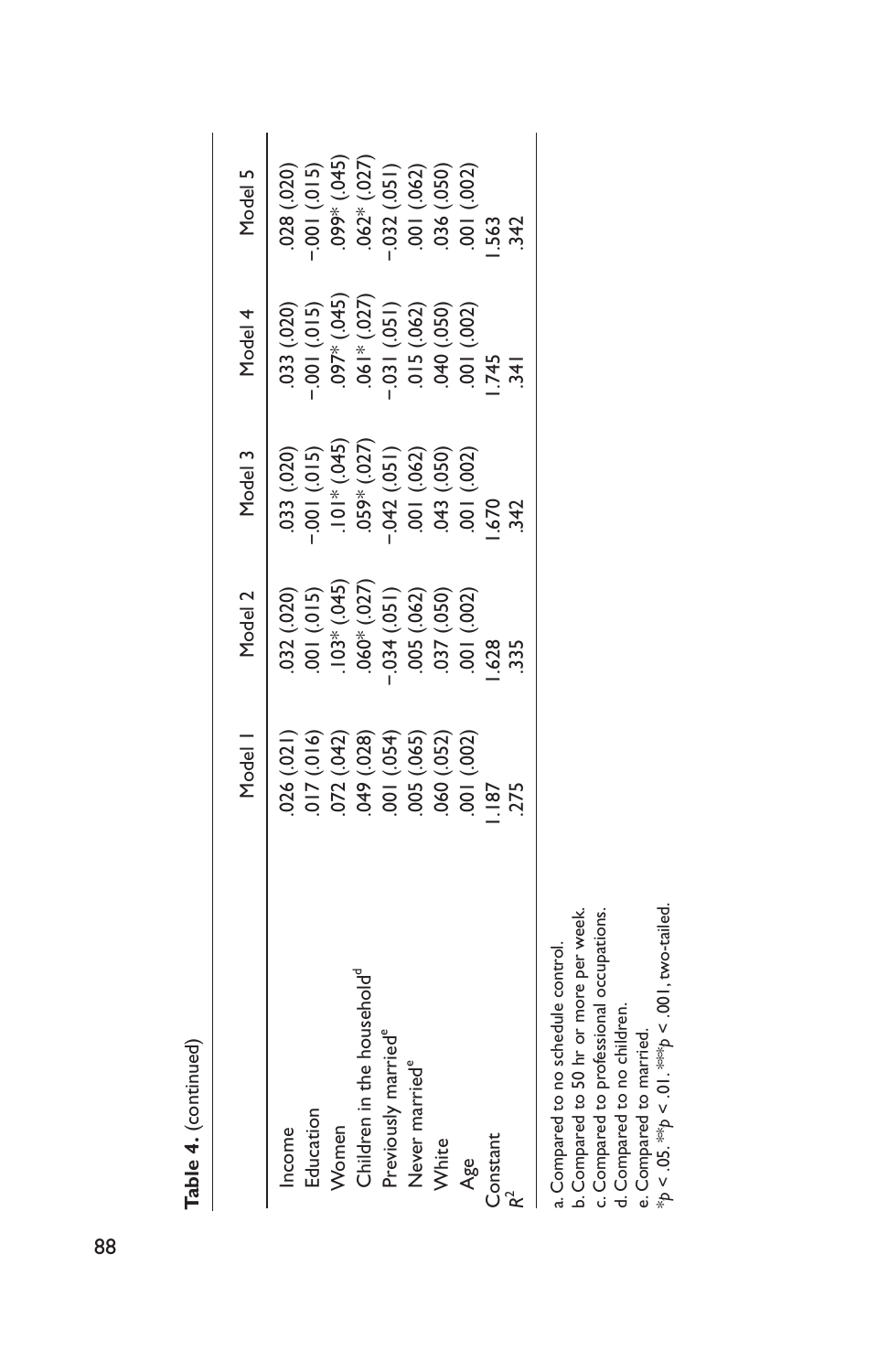



workers who have less freedom to make decisions at work. At low levels of role blurring, predicted values of work-to-family conflict are similar for those workers with the lowest and highest levels of decision-making latitude (i.e., at the 10th and 90th percentiles). However, at high levels of role blurring, predicted values of work-to-family conflict for those workers with the lowest levels of decision-making latitude are 38% higher than those with the highest levels of decision-making latitude. Put differently, for workers with more decision-making latitude, high levels of role blurring are less consequential for work-to-family conflict. Figure 3 demonstrates this contingency.

In Model 5, the statistically significant coefficient for the interaction between role blurring and excessive job pressures indicates that the positive association between role blurring and work-to-family conflict is stronger for workers who have excessive job pressures. For those workers with the highest levels of pressures (i.e., in the 90th percentile), predicted values of work-tofamily conflict are 59% higher when comparing high levels of role blurring to low role blurring. In contrast, for those workers with the lowest levels of pressures (i.e., in the 10th percentile), the effect of role blurring on work-to-family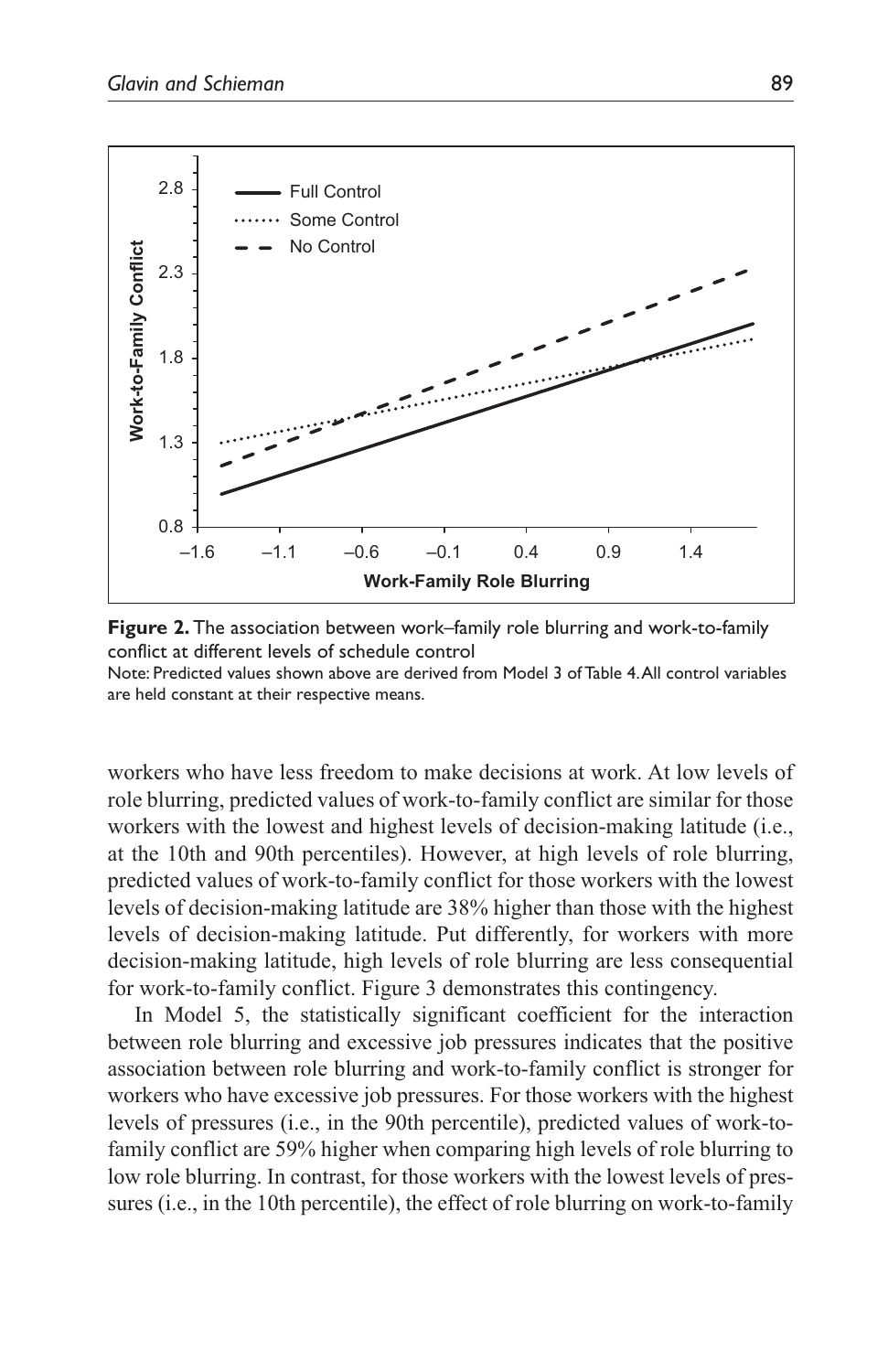



Note: Predicted values shown above are derived from Model 4 of Table 4. All control variables are held constant at their respective means. Low and high latitude represent the values at the 10th and 90th percentiles, respectively.

conflict is considerably smaller: predicted values of work-to-family conflict are only 22% higher for those who report high levels of role blurring, relative to low role blurring. Role blurring is therefore more consequential for workto-family conflict among workers reporting high levels of job pressures. Figure 4 demonstrates this contingency.

# **Discussion**

Our findings support previous research that has shown that for many individuals, the borders between work and family are increasingly blurred (Voydanoff, 2005). Examining the distributions of the three items that constitute our role-blurring scale reveals that a considerable proportion of the workers in this sample report frequent role blurring. Given its prevalence, we believe that role blurring deserves further empirical inquiry. Much is known about the conditions and consequences of role conflict, but the literature on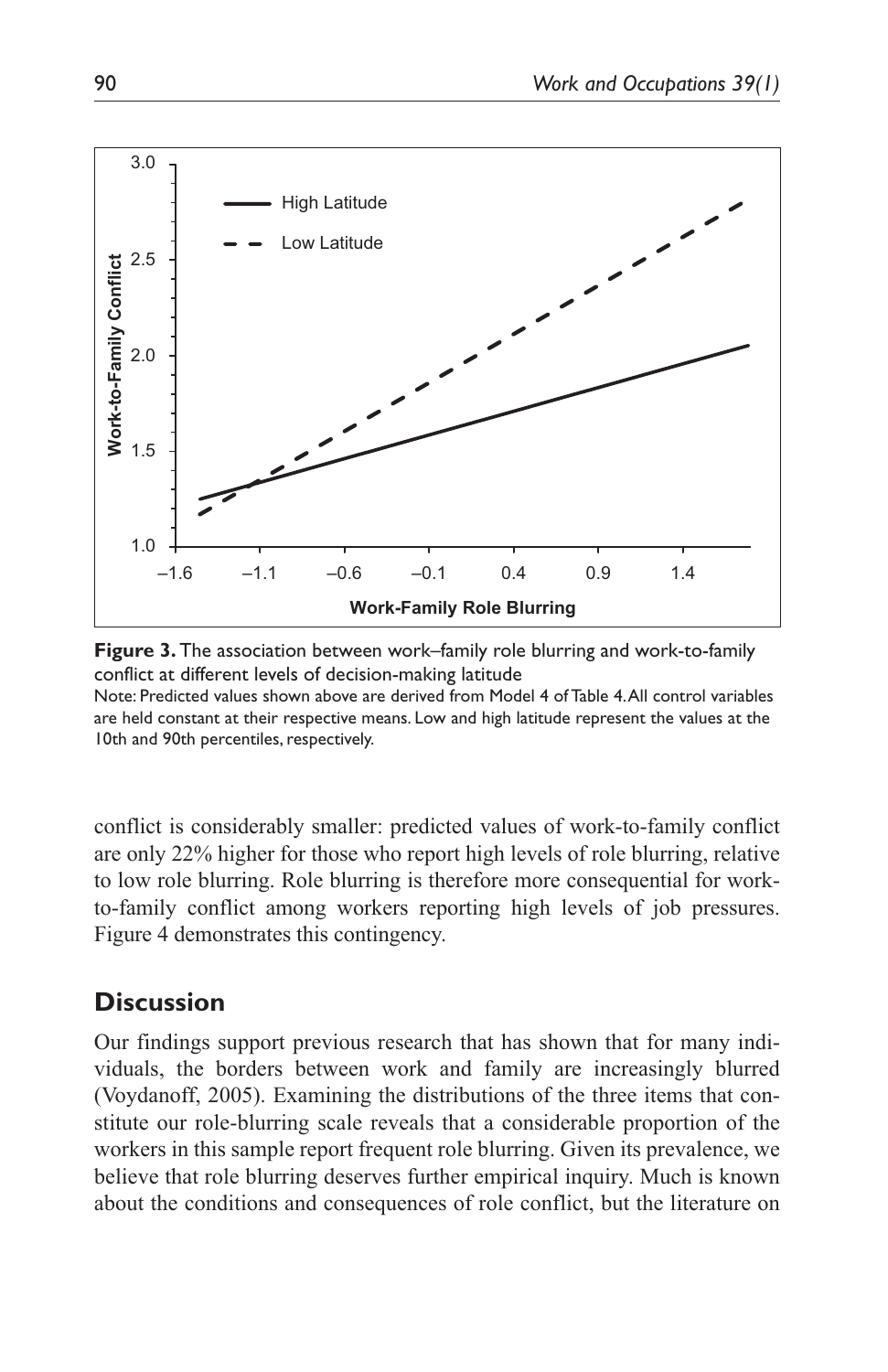



Note: Predicted values shown above are derived from Model 5 of Table 4. All control variables are held constant at their respective means. Low and high pressures represent the values at the 10th and 90th percentiles, respectively.

role blurring is considerably less developed, despite a changing work–family landscape in which overlapping role domains have become commonplace for many workers.

We have found the ideas of border theory of particular value for testing hypotheses of role-blurring antecedents. In considering work conditions that influence work and family flexibility and permeability, we highlight those key characteristics of paid work that are associated with greater role convergence and blurring. Perhaps unsurprisingly, those dimensions of job control that provide individuals with the freedom to shape the work–family boundary are associated with more role blurring. At the same time, jobs that feature heavy work pressures increase boundary permeability, possibly pushing workers to blur roles to accomplish work duties that could not be completed in the workplace. These two aspects of the work role—access to job control and exposure to work pressures—are most likely interlinked. That is, jobs that offer freedom and control tend to come with the price tag of loftier work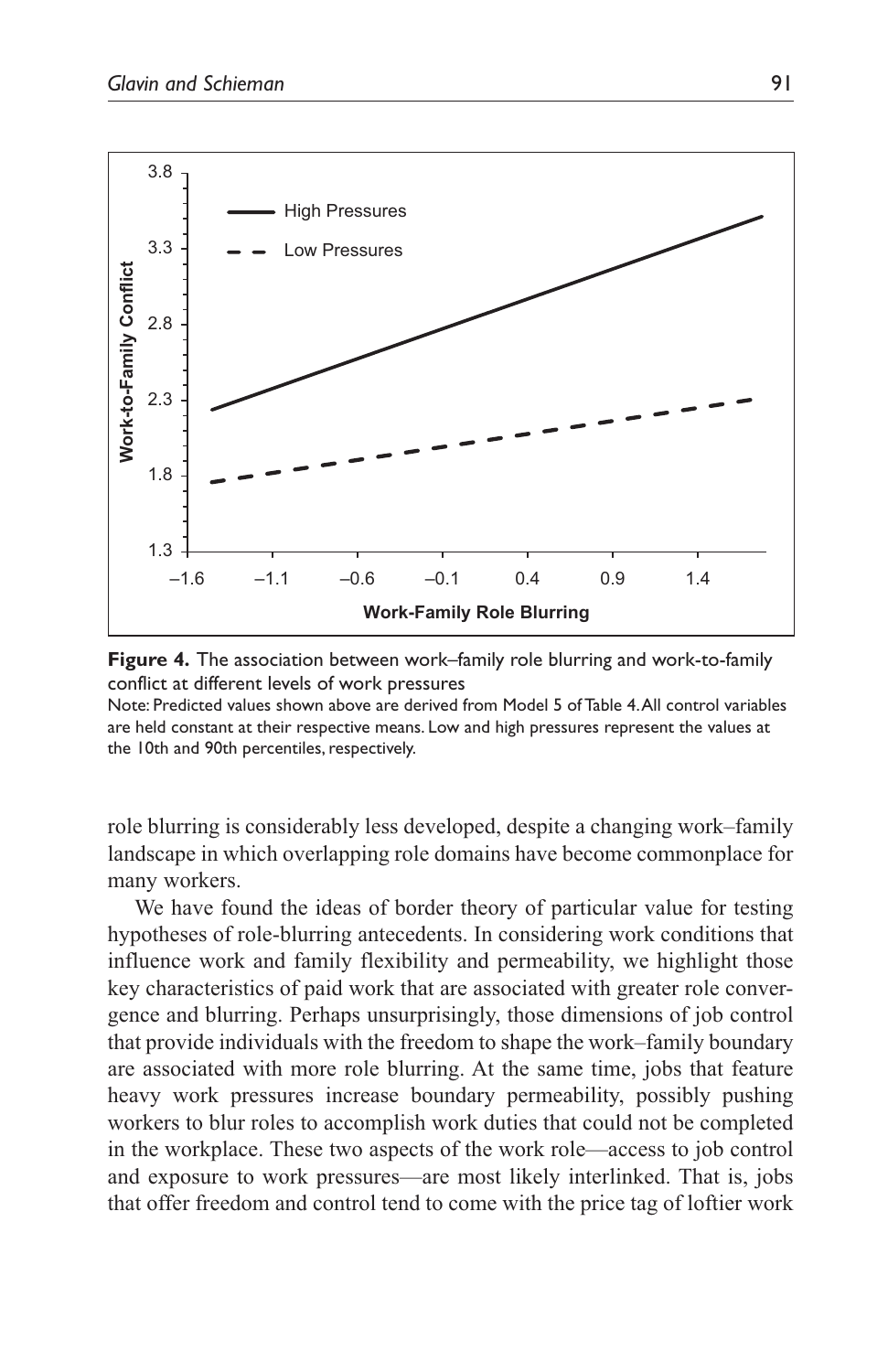demands and responsibilities (Schwalbe, 1985; Smith, 2002). Role blurring is therefore an active component of the *stress of higher status thesis*, whereby high-status workers who are able to actively manipulate the work–family boundary experience a downside associated with this freedom, in the form of a highly integrated work–family role set designed to accomplish work demands (Schieman & Glavin, 2008).

Nowhere is the stress of higher status thesis more relevant than for professional occupations—and we find clear support for this in our analyses. Regression analyses show that professionals report the highest levels of role blurring across all occupations; and the focal work predictors of role blurring (e.g., job control, excessive demands, authority) are all conditions that define professional work. However, despite its prevalence among professionals, we argue that role blurring is a potentially relevant experience for many other workers as well. The growing use and reliance of communication technologies across the job-status spectrum (Chesley, Moen, & Shore, 2003) also facilitate work activity outside of the workplace for workers with less status and power (computing-intensive jobs in social media, for example). Additionally, evidence of work intensification (Schor, 1993) in recent decades suggests that role blurring may become a common experience for many individuals, where stressed and pressured workers—regardless of their job status deal with rising workloads by increasingly blurring work and family life. We find evidence of this, where excessive job pressures are associated with role blurring, even after controlling for authority, education and income, indicating that the association between job pressures and role blurring exists independent of job status.

In addition to documenting the work/family antecedents of role blurring, we also make a key contribution as one of the few studies to demonstrate the consequences of role blurring among a large, national sample of workers across a diverse range of occupations. Our finding that role blurring is associated with higher levels of work-to-family conflict provides strong evidence for the greedy-role perspective, and what other similar studies using smaller, convenience samples have found: role blurring tends to disrupt the performance of family activities and responsibilities. Our analyses also extend knowledge on the consequences of role blurring by revealing how it mediates several key associations between work conditions and work-to-family conflict.

Of all the work-related conditions examined in our analyses, however, the findings about schedule control are among the most interesting, and in some cases, unexpected. First, schedule control is associated with more role blurring. Second, the resource benefits of schedule control for work-to-family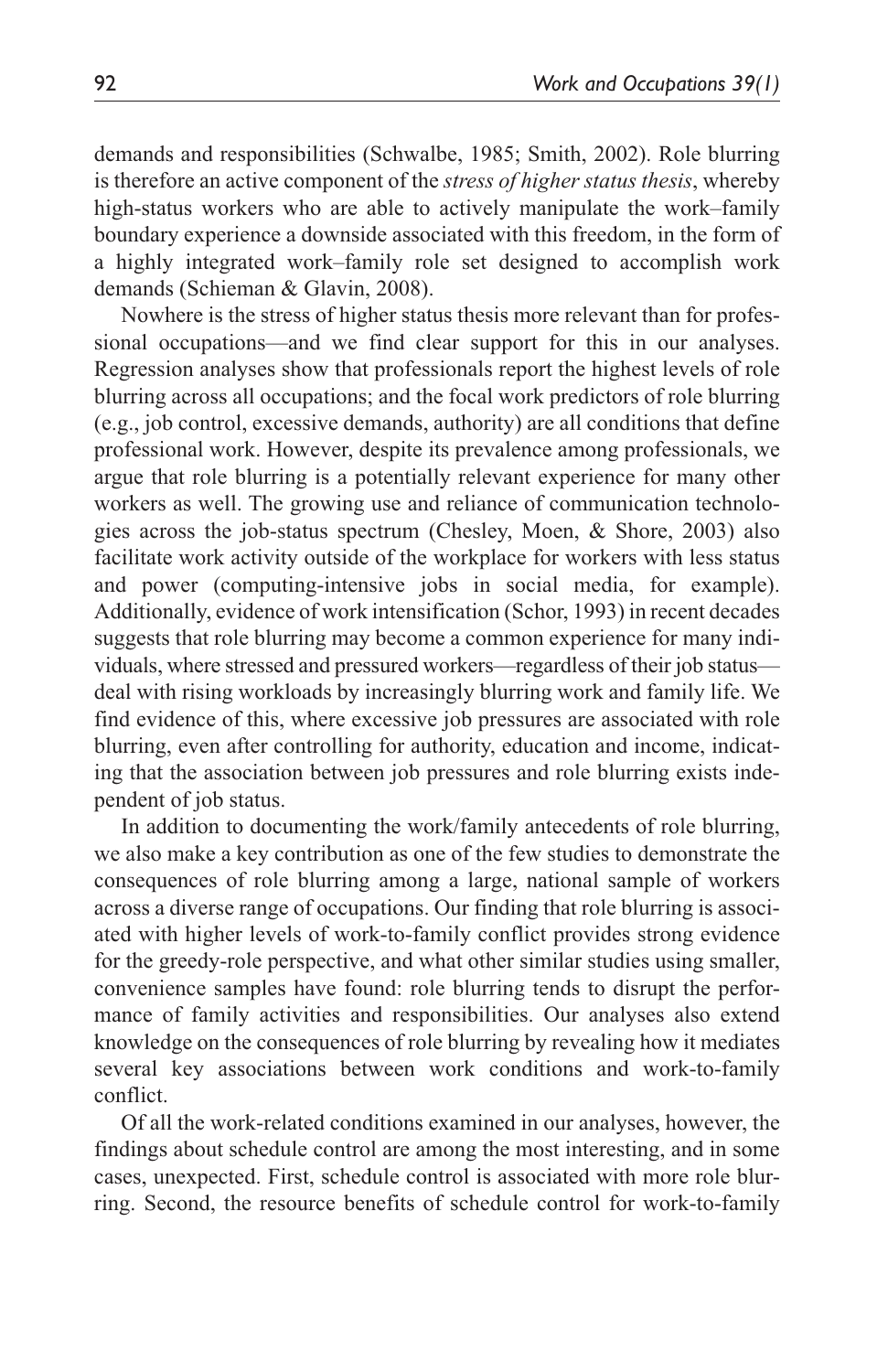conflict are suppressed by the fact that schedule control is associated with more exposure to role blurring. Together, these observations shed new light on an emerging paradox in the work–home interface literature regarding the resource characterization of schedule control. As Voydanoff (2005, p. 493) asserts, "the flexibility provided by resources such as . . . work schedule flexibility . . . reduces work–family conflict and perceived stress by increasing one's ability to perform work activities while also meeting family responsibilities." Yet the potential for schedule control to increase work–family role blurring underscores its complicated influence. Schedule control may well be a perk of higher status work positions, but it is also likely that it is a *necessary* condition because workers must navigate the demanding and often unpredictable nature of their work. Schedule control may provide the freedom to manipulate the work–family border, but its propensity to *blur* this border suggests that "flexibility" may contain traces of stressful role blurring demands that increase work-to-family conflict.

Our final contribution is to show how the consequences of role blurring are contingent on workers' access and exposure to job resources and demands. Given the range of circumstances within which role blurring may take place, teasing out the contextual effects of role blurring is not an easy task. The JD-R model (Bakker & Demerouti, 2007) offers one way in which to examine how work conditions represent positive or negative contexts that infuse role blurring with desirable or deleterious outcomes. We generally find confirmation of our hypotheses. Excessive work pressures and decision-making latitude both act as the JD-R model would predict. Work pressures exacerbate the negative effects of role blurring, whereas decision-making latitude serves to attenuate these negative effects. The resource aspects of schedule control are not so clear, however. Complete schedule control does not appear to act as a resource by weakening the deleterious effects of role blurring, perhaps a consequence of the greater expectations and demands that come with such complete freedom. Those with *some* control, however, may be best placed in that they have a degree of control over when they work and when they engage in role blurring, but without the increased work expectations that likely come with having full control.

It is also noteworthy that despite the general support for the job resource hypothesis, our findings demonstrate that individuals with job resources nevertheless experience work-to-family conflict in response to role blurring. That is, it is perhaps surprising that the association between role blurring and work-to-family conflict is not weaker or absent completely for those with high levels of job resources. Without data on reasons why individuals engage in role blurring and the ways in which they use job control, we can only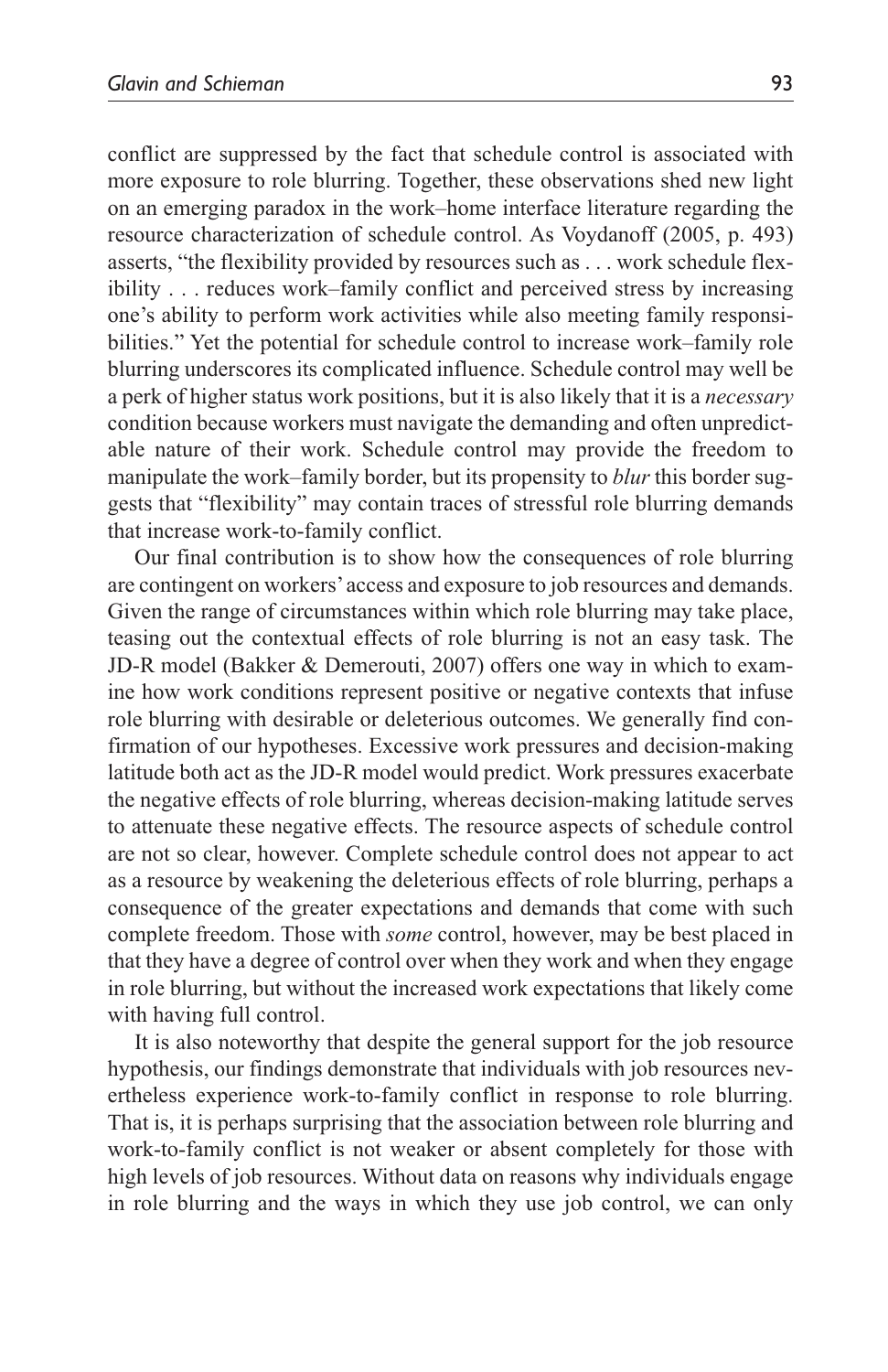speculate as to why these job conditions do not act more like resources; however, as we have already alluded to, it is possible that schedule control and autonomy contain traces of work demands and expectations that somewhat negate or reduce their beneficial aspects. Thus, role blurring is not as "family unfriendly" for workers with job control; yet it appears that even with these highly desired work conditions, role blurring occurs at the expense of family life, rather in aid of it.

Several limitations of our research deserve brief mention. First, the crosssectional nature of the analysis does not permit us to empirically test the causal ordering of the focal variables under examination. In the absence of longitudinal data, we therefore rely on theory to guide the temporal ordering of work conditions, role blurring, and work-to-family conflict. Nevertheless, we acknowledge that longitudinal analyses are required to more accurately verify these claims. Additionally, our analysis of role blurring is limited to blurring that occurs outside of the workplace. Qualitative research has documented, however, that role blurring within the workplace is a common occurrence for many workers (Nippert-Eng, 1996). We believe that this represents an important area for future study; particularly with regards to the issue concerning how new communication technologies might facilitate forms of family-to-work spillover. Interesting questions might be posed about whether this direction of role blurring is universally negative for the performance of work roles, or whether there may be potentially positive outcomes associated with allowing workers to blur and incorporate aspects of their family life within the workplace. The direction of role blurring may therefore play an important part in determining its impact on work and family role performance.

## **Conclusion**

Recent changes in paid work and in the family have led scholars to consider role blurring as a reemerging work–family experience. However, existing knowledge on the antecedents of role blurring and its consequences for workers and their families is limited. Our findings contribute to this knowledge by describing the key predictors of role blurring, and the extent that its association with increased work-to-family conflict is contingent on the level of control and job pressures that individuals experience in the workplace. Future research should seek to replicate these findings with other large-scale survey data sets. Such replication is necessary to confirm role blurring as a relevant work–family experience that captures the increasingly fluid relationship between contemporary work and family life.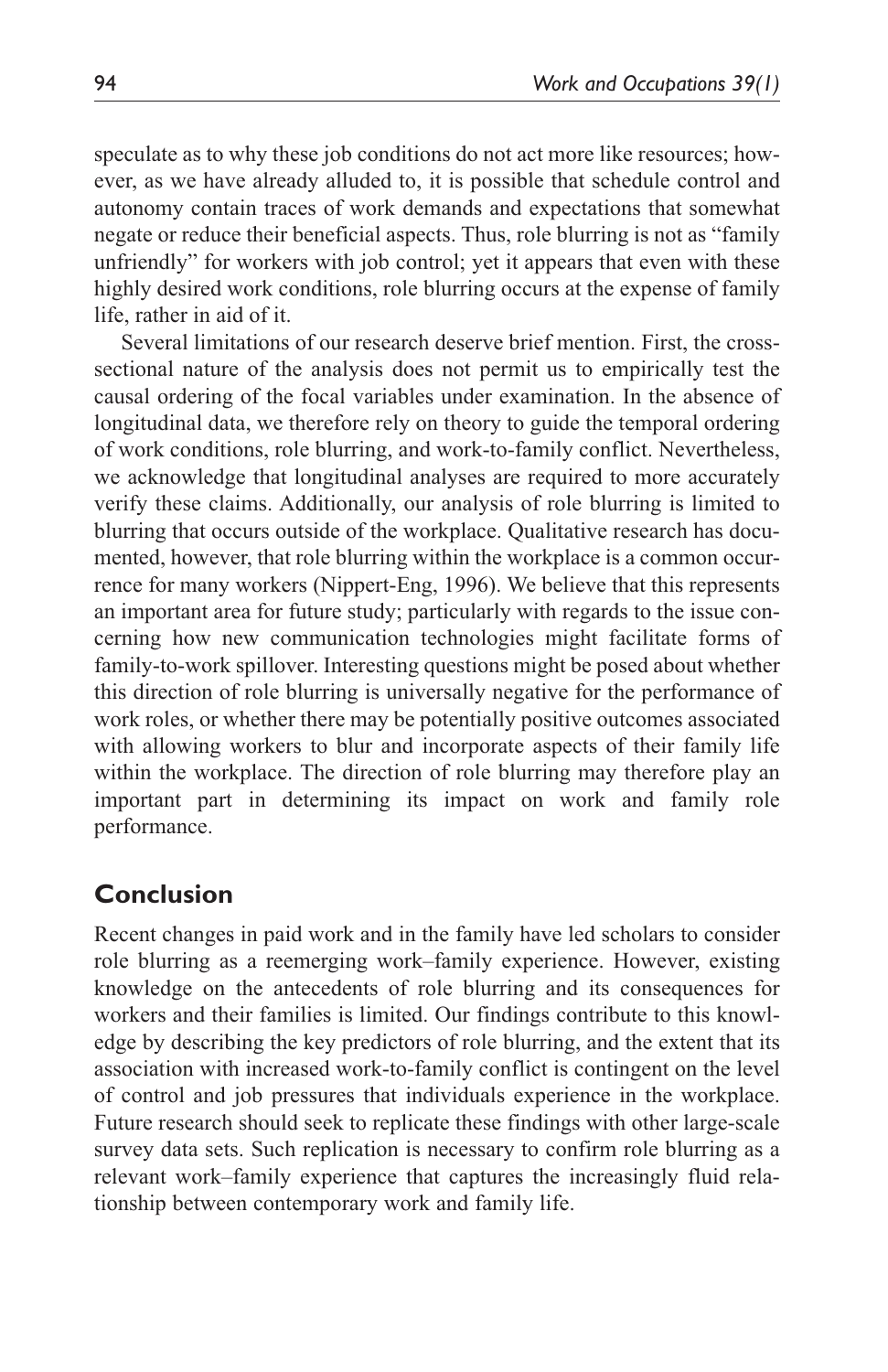|                                                            | Factor 1 | Factor <sub>2</sub> |
|------------------------------------------------------------|----------|---------------------|
| Work-family role blurring items                            |          |                     |
| Contacted outside of work                                  | .04      | .79                 |
| Thinking about work                                        | .23      | .70                 |
| Multitasking on work and home tasks                        | .24      | .74                 |
| Work-to-family conflict items                              |          |                     |
| Not enough time for family/important people because of job | .79      | .19                 |
| Not enough energy because of job                           | .86      | .04                 |
| Work kept you doing good job at home                       | .84      | .13                 |
| Job kept you from concentrating on family/personal life    | -79      | - 74                |

**Appendix.** Principle Component Factor Analysis (Orthogonal Rotation Matrix) With Work–Family Role Blurring and Work-to-Family Conflict Items

## **Declaration of Conflicting Interests**

The author(s) declared no potential conflicts of interest with respect to the research, authorship, and/or publication of this article.

## **Funding**

The author(s) disclosed receipt of the following financial support for the research, authorship, and/or publication of this article: A grant award from the National Institute of Occupational Safety and Health at the Centers for Disease Control supports this study (R01 OH008141; Scott Schieman, P.I.).

## **Notes**

- 1. Although other measures of role blurring tap into individual's perceptions of role ambiguity (Desrochers & Sargent, 2004) the behavioral and cognitive indicators proposed by Voydanoff (2005) offer another means through which to examine this blurring.
- 2. The attrition rate across Waves 1 and 2 does not differ statistically by gender, income, family composition (children in the household), or job conditions. The following statistically significant patterns were observed: compared to those who did not respond to the second survey, individuals in the second wave are more likely to have a college degree (22% vs.  $17\%$ ), are more likely to be married (58 % vs. 45 %), are older (45% vs. 38%), and are more likely to be White (77% vs. 67%).
- 3. The ACS is an on-going survey conducted by the U.S. Census Bureau that is used to produce estimates on the characteristics of the U.S. population. The study replaces the decennial Census long form, and since 2005 has collected information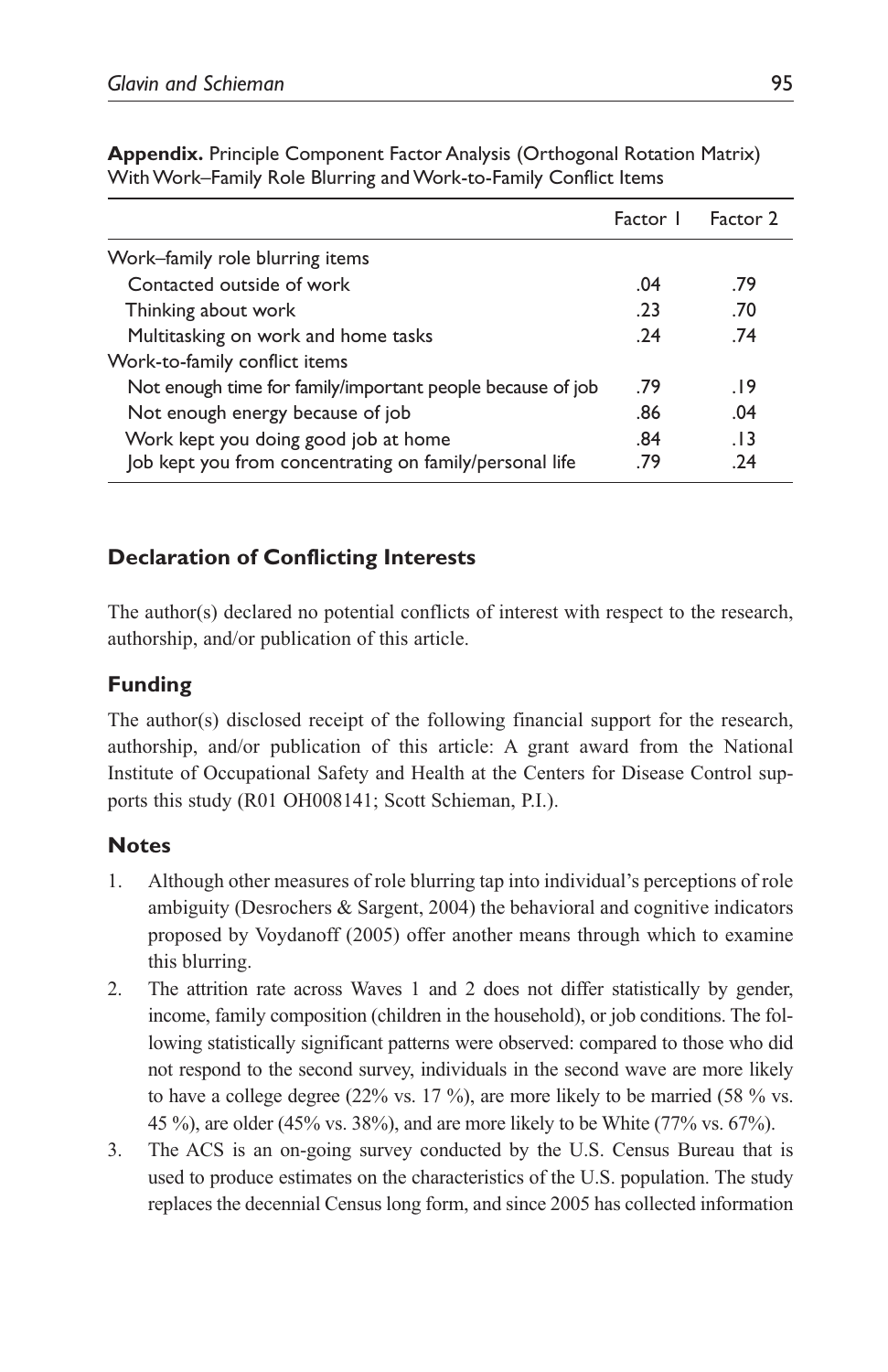from approximately 2 million addresses in the United States annually. The 2005 sample consists of 1,924,527 households with a response rate of approximately 95%.

#### **References**

- Ashforth, B. E., Kreiner, G. E., & Fugate, M. (2000). All in a day's work: Boundaries and micro role transitions. *Academy of Management Review*, *25*(3), 472-491.
- Bakker, A. B., & Demerouti, E. (2007). The Job-demands-resources model: State of the art. *Journal of Managerial Psychology*, *22*, 309-328.
- Bakker, A. B., & Geurts, S. A. E. (2004). Toward a dual-process model of work-home interference. *Work and Occupations*, *31*, 345-366.
- Batt, R., & Valcour, M. (2003). Human resource practices as predictors of work/family outcomes and employee turnover. *Industrial Relations*, *42*, 189-220.
- Bellavia, G. M., & Frone, M. R. (2005). Work-family conflict. In J. Barling, K. Kelloway & M. R. Frone (Eds.), *Handbook of work stress* (pp. 113-148). Thousand Oaks, CA: SAGE.
- Bond, J. T., Thompson, C., Galinsky, E., & Prottas, D. (2003). *Highlights of the 2002 National Study of the Changing Workforce*. New York, NY: Families and Work Institute.
- Chesley, N., Moen, P., & Shore, R. P. (2003). The new technology climate. In P. Moen (Ed.), *It's about time: Couples and careers* (pp. 220-241). Ithaca, NY: Cornell University Press.
- Chesley, N. (2005). Blurring boundaries? Linking technology use, spillover, individual distress, and family satisfaction. *Journal of Marriage and the Family*, *67*, 1237-1248.
- Clark, S. C. (2000). Work/family border theory: A new theory of work/family balance. *Human Relations*, *53*, 747-770.
- Coontz, S. (1992). *The way we never were: American families and the nostalgia trap*. New York, NY: Basic Books.
- Coser, L. (1974). *Greedy institutions*. New York, NY: Free Press.
- Desrochers, S., & Sargent, L. D. (2004). Boundary/border theory and work-family integration. *Organization Management Journal*, *1*, 40-48.
- Desrochers, S., Hilton, J. M., & Larwood, L. (2005). Preliminary validation of the work-family integration-blurring scale. *Journal of Family Issues*, *26*, 442-466.
- Duxbury, L., Higgins, C., & Neufeld, D. (1998). Telework and the balance between work and family: Is telework part of the problem or part of the solution? In M. Igbaria & M. Tan (Eds.), *The virtual workplace* (pp. 218-225). Hershey, PA: Idea.
- Gajendran, R. S., & Harrison, D. A. (2007). The good, the bad, and the unknown about telecommuting: Meta-analysis of psychological mediators and individual consequences. *Journal of Applied Psychology*, *92*, 1524-1541.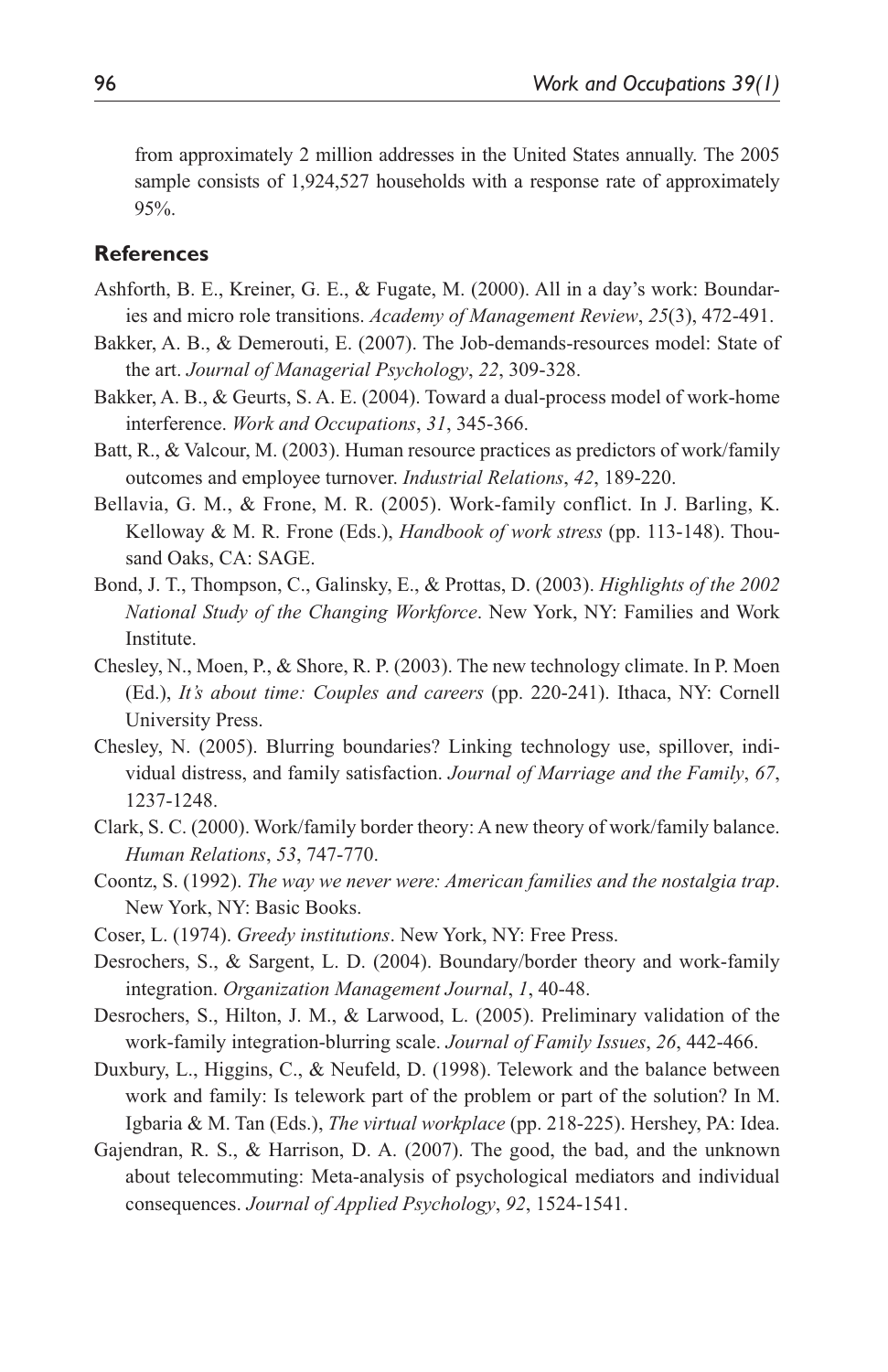- Golden, L. (2001). Flexible work schedules: What are workers trading off to get them? *Monthly Labor Review*, *124*, 50-67.
- Grotto, A. R., & Lyness, K. S. (2010). The costs of today's jobs: Job characteristics and organizational supports as antecedents of negative spillover. *Journal of Vocational Behavior*, *76*, 395-405.
- Grzywacz, G., Almeida, D. M., & McDonald, D. A. (2002). Work-family spillover and daily reports of work and family stress in the adult labor force. *Family Relations*, *51*, 28-36.
- Grzywacz, J. G., & Marks, N. F. (2000). Reconceptualizing the work-family interface: An ecological perspective on the correlates of positive and negative spillover between work and family. *Journal of Occupational Health Psychology*, *5*, 111-126.
- Jacobs, J. A., & Gerson, K. (2004). *The time divide: Work family and gender inequality*. Cambridge, UK: Harvard University Press.
- Kalleberg, A. L. (2008). The state of work (and workers) in America. *Work and Occupations*, *35*, 243-261.
- Karasek, R. (1979). Job demands, job decision latitude, and mental strain: Implications for job redesign. *Administrative Science Quarterly*, *24*, 285-306.
- Matthews, R. A., & Barnes-Farrell, J. L. (2010). Development and initial validation of an enhanced measure of boundary flexibility for the work and family domains. *Journal of Occupational Health Psychology*, *15*, 330-346.
- Mennino, S. F., Rubin, B. A., & Brayfield, A. (2005). Home-to-Job and Job-to-home spillover: The impact of company policies and workplace culture. *Sociological Quarterly*, *46*, 107-135.
- Nippert-Eng, C. (1996). *Home and work: Negotiating the boundaries of everyday life*. Chicago, IL: University of Chicago Press.
- Nunnally, J. C., & Bernstein, I. H. (1978). *Psychometric theory*. New York, NY: McGraw-Hill.
- Olson-Buchanan, J. B., & Boswell, W. R. (2006). Blurring boundaries: Correlates of integration and segmentation between work and nonwork. *Journal of Vocational Behavior*, *68*, 432-445.
- Perrow, C. (2002). *Organizing America. Wealth, power, and the origins of corporate capitalism*. Princeton, NJ: Princeton University Press.
- Raghuram, S., & Wiesenfeld, B. (2004). Work-nonwork conflict and job stress among virtual workers. *Human Resource Management*, *43*, 259-277.
- Schieman, S., Kurashina, Y., & Van Gundy, K. (2006). The nature of work and the stress of higher status. *Journal of Health and Social Behavior*, *47*, 242-257.
- Schieman, S., & Glavin, P. (2008). Trouble at the border? Gender, flexibility at work, and the work-home interface. *Social Problems*, *55*, 590-611.